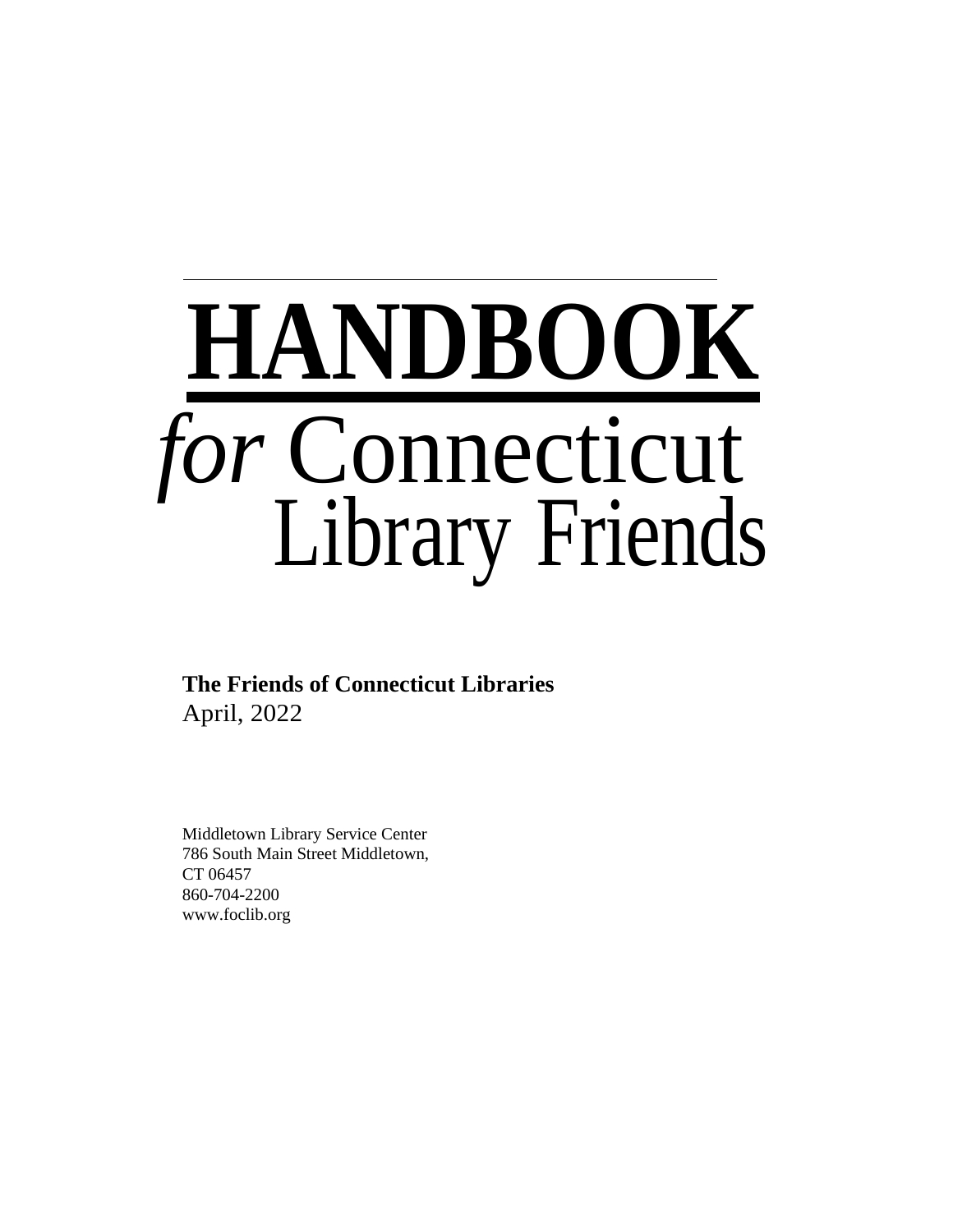### **QUOTES**

#### LIBRARY

Here is where people, One frequently finds, Lower their voices

And raise their minds. *Light Armour.* McGraw-Hill, 1954

"There is not such a cradle of democracy upon the earth as the Free Public Library, this republic of letters, where neither rank, office, nor wealth receives the slightest consideration."

*Andrew Carnegie*

"My alma mater was books, a good library."

#### *Malcolm X*

"When I got my library card, that's when my life began."

#### *Rita Mae Brown*

"Perhaps no place in any community is so totally democratic as the town library. The only entrance requirement is interest."

#### *Lady Bird Johnson*

"Children who are read to learn two things: First, the reading is worthwhile, and second, that they are worthwhile."

#### *Laura Bush*

"Every event that the Friends sponsor, every fundraiser that they run, every program that they support shows the community that there are people in their town who value the library and see it is a vital part of the community."

> *Mary Engels, Friends of the Cora J. Belden Library & Friends of Connecticut Libraries*

"Getting my own library card was like citizenship; it was like American citizenship."

*Oprah Winfrey*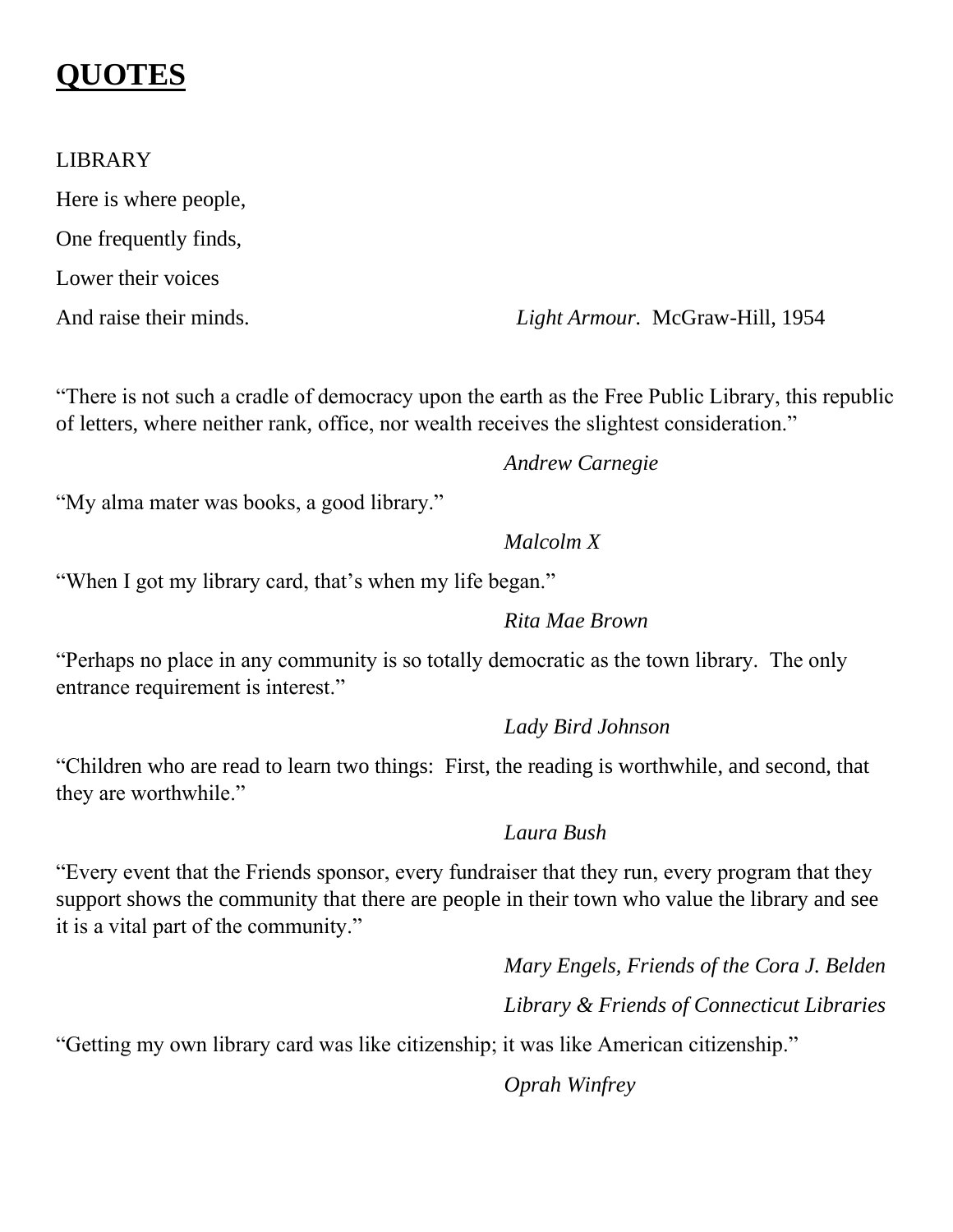## Preface

This handbook is a practical guide to establishing and maintaining local Friends of the Library (FOL) organizations in support of libraries in Connecticut. It is a useful reference for new and experienced Friends officers and board members, community members interested in forming new Friends groups, library directors and staff, trustees, and local government officials.

A note on terminology: There are many variations on the titles of library directors and trustees. We have chosen to use the term "library director" for the person with the main administrative responsibility for the library and "board of trustees" for the governing board of the library. We have used the term "public library" to refer to both municipal and association libraries.

A list of additional resources, containing both printed material, definitions and websites, can be found in the appendix to this handbook. A glossary of acronyms and library terms is also included.

This handbook is also available on the FOCL website: www.foclib.org.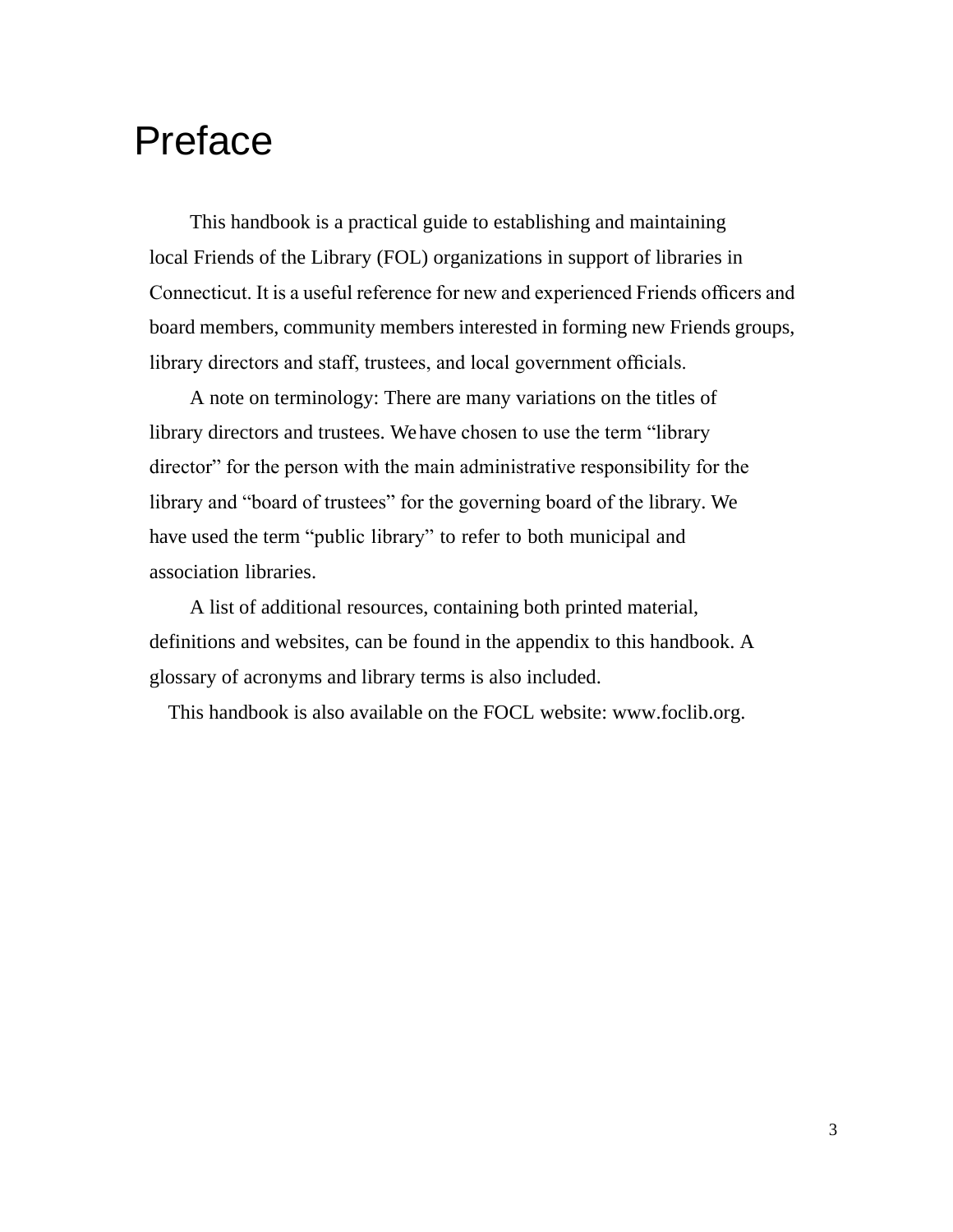### **TABLE OF CONTENTS**

| <b>Chapter 1</b>                                                                               |                                                                                                                                                                                                                                                                                                                                        |
|------------------------------------------------------------------------------------------------|----------------------------------------------------------------------------------------------------------------------------------------------------------------------------------------------------------------------------------------------------------------------------------------------------------------------------------------|
| <b>Chapter 2</b>                                                                               | Why support public libraries? Why Friends                                                                                                                                                                                                                                                                                              |
| <b>Chapter 3</b>                                                                               | The essential steps. Recruit a core group of supporters. Hold an<br>Invitational meeting. Lay the groundwork. Establish the initial role and<br>Mission of your Friends group. Draft the bylaws. Establish membership<br>Categories and dues structure. Recruit officers and board members. Plan<br>and hold the first public meeting. |
| <b>Chapter 4</b>                                                                               | Conducting the regular meetings. Establishing committees. Suggestions<br>for the first year projects. Developing the annual work plan. Developing<br>the initial operating budget. Planning the annual membership meeting.                                                                                                             |
| <b>Chapter 5</b>                                                                               | Roles of library staff, trustees and Friends. Chart.                                                                                                                                                                                                                                                                                   |
| <b>Chapter 6</b>                                                                               | Advocacy. Volunteer Service. Programming. Fundraising.<br>Marketing and Community Relations                                                                                                                                                                                                                                            |
| <b>Chapter 7</b>                                                                               | What can you do to keep your Friends?                                                                                                                                                                                                                                                                                                  |
| <b>Chapter 8</b>                                                                               | Incorporate. Obtain federal employer identification number. Obtain<br>federal tax-exempt status. Obtain Connecticut sales and use tax exemption.<br>Register as a charitable organization. Legal limits of Friends political activity.<br>Do Friends groups need insurance?                                                            |
| Appendix A<br><b>Appendix B</b><br><b>Appendix C</b><br><b>Appendix D</b><br><b>Appendix E</b> |                                                                                                                                                                                                                                                                                                                                        |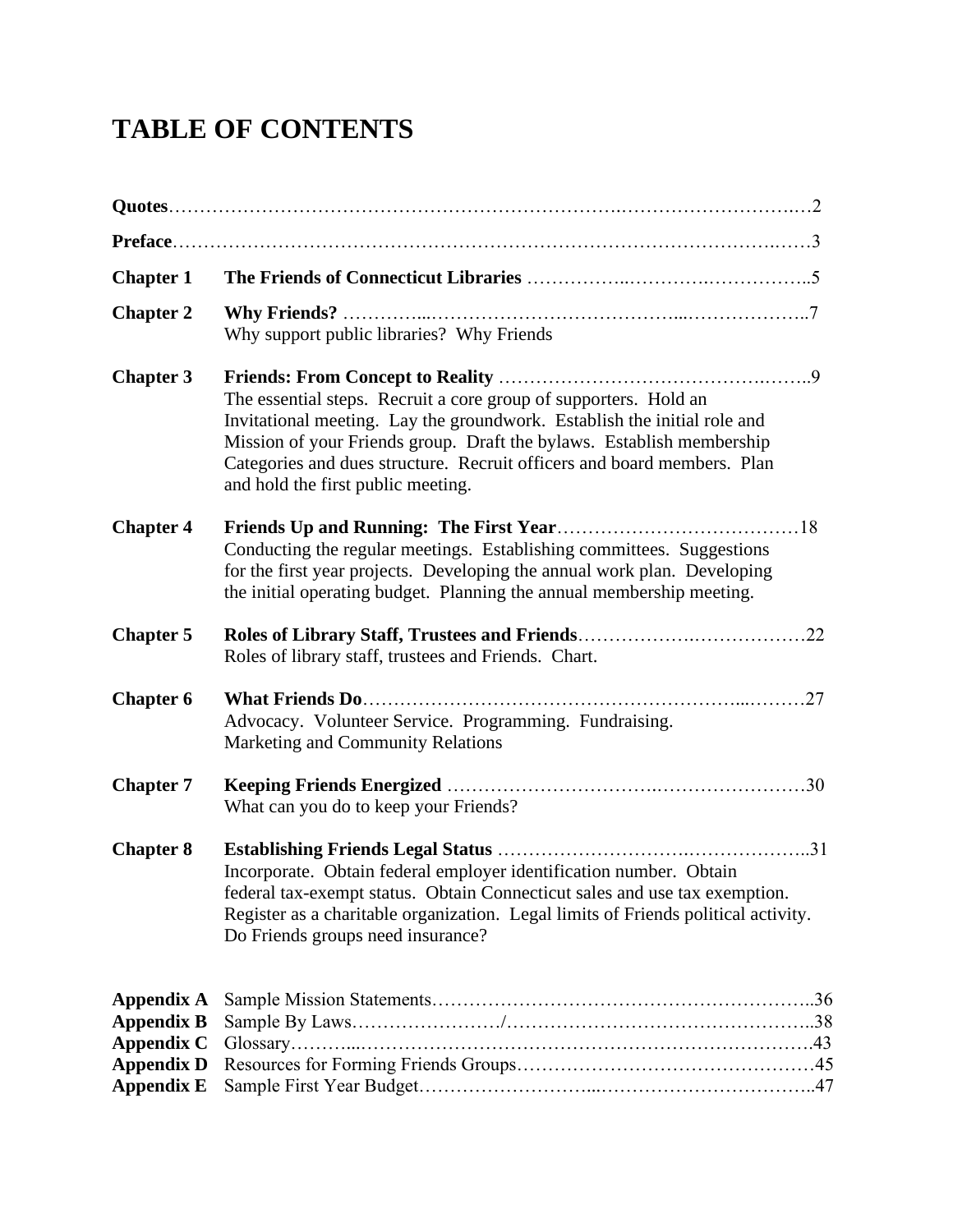# **CHAPTER**

## The Friends of Connecticut Libraries

For over thirty-five years, the Friends of Connecticut Libraries, with the consistent and dedicated support of the Connecticut State Library, has been providing resources to local Friends groups through programming, a newsletter, a website, comprehensive resources, and the extensive knowledge of the officers and board members.

Nationally known and recognized for its service to libraries and to Friends of the Library groups statewide, FOCL includes over one hundred local Friends groups, organizations such as the Connecticut Library Association, Connecticut Library Consortium, Association of Connecticut Library Boards and many individual members. The offices are located at the Middletown Library Service Center.

 **FOCL fosters communication between Friends groups** dispersed throughout the state. Its newsletter, *FOCLPoint*, provides news from various groups and features useful information on Friends issues and activities, such as fundraising, marketing, and membership.

 For instant communication among Friends, FOCL established FOCL-Forum, an electronic discussion list for Friends of the Library in Connecticut. Members find that FOCL-Forum is a valuable tool for solving problems. Through the list, local Friends can share ideas and ask questions of each other—and get answers. Messages of general interest are rapidly communicated to the community of Friends.

 **FOCL promotes advocacy** of legislative issuesin the state and nation that affect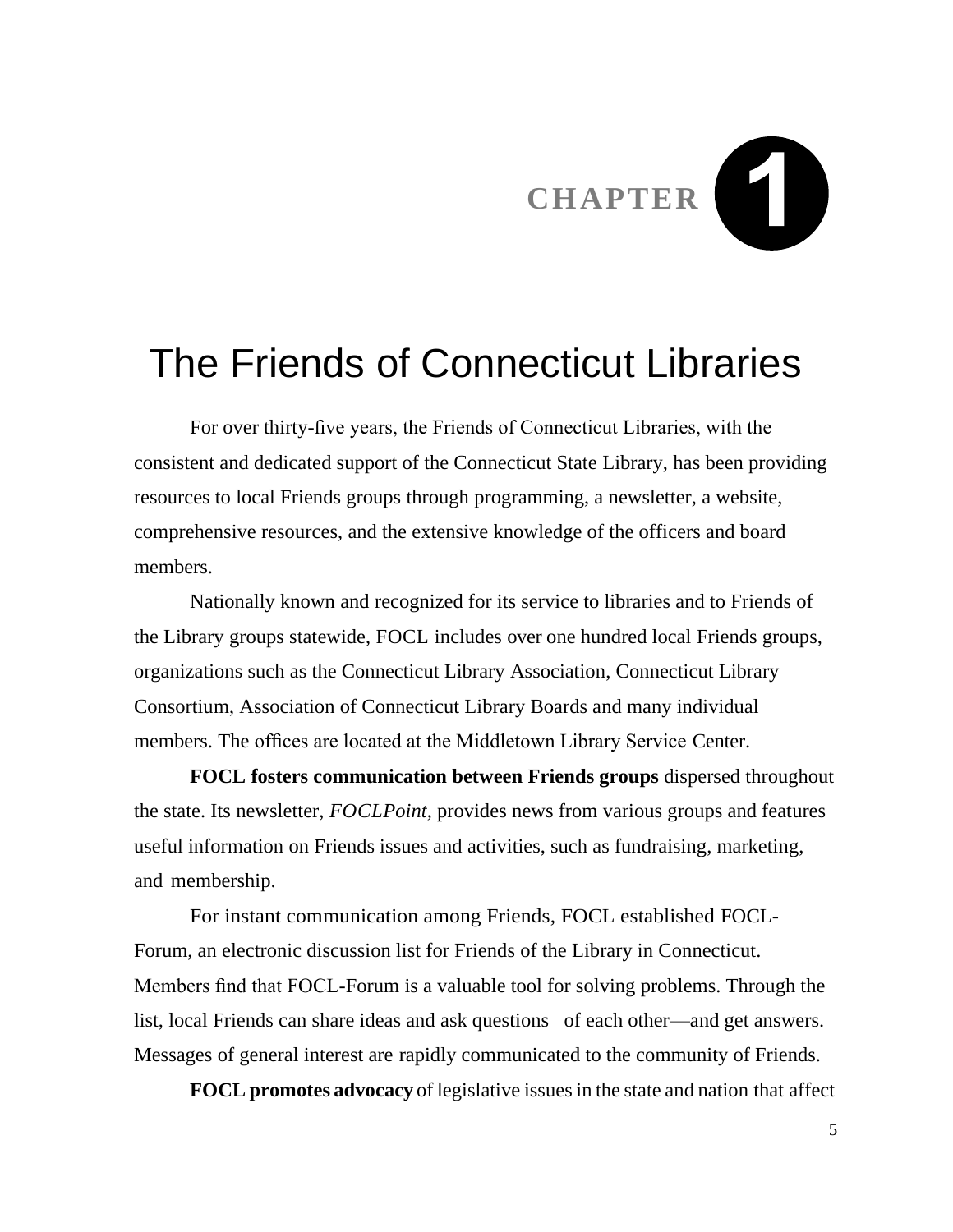libraries and their supporters. FOCL also communicates to state and national Friends groups the successes of Connecticut groups and the challenges and issues facing local libraries and local Friends groups.

Each year FOCL sponsors statewide awards for outstanding local programs and contributions by individual members.

 **FOCL provides advice** to new and existing Connecticut Friends groups through regional and statewide workshops and sharing sessions. Workshop topics have included marketing, advocacy, grant-writing, insurance and membership drives. Upon request, FOCL staff and board members will visit local Friends groups to provide information and support. FOCL will assist groups in bolstering an organization that has begun to lose focus or momentum.

**The FOCL website** at www.foclib.org provides membership information, calendars, information on activities and services, and links to other library resources. FOCL has resources available to all Friends groups containing information about successful fundraisers and membership campaigns, and samples of Friends bylaws, etc. Annually, FOCL publishes a directory of FOCL members.

 The help that the Friends of Connecticut Libraries provides to Friends groups is critical to their success to the overall mission of supporting the libraries in our communities.

Annually, FOCL publishes a directory of FOCL members, which includes Friends' activities and a comprehensive calendar of book sales.

Among the goals that FOCL has established for the future are to have a Friends group for every library, to have every Friends group be a member of FOCL, and, to be the first place to which Connecticut Friends groups turn for information.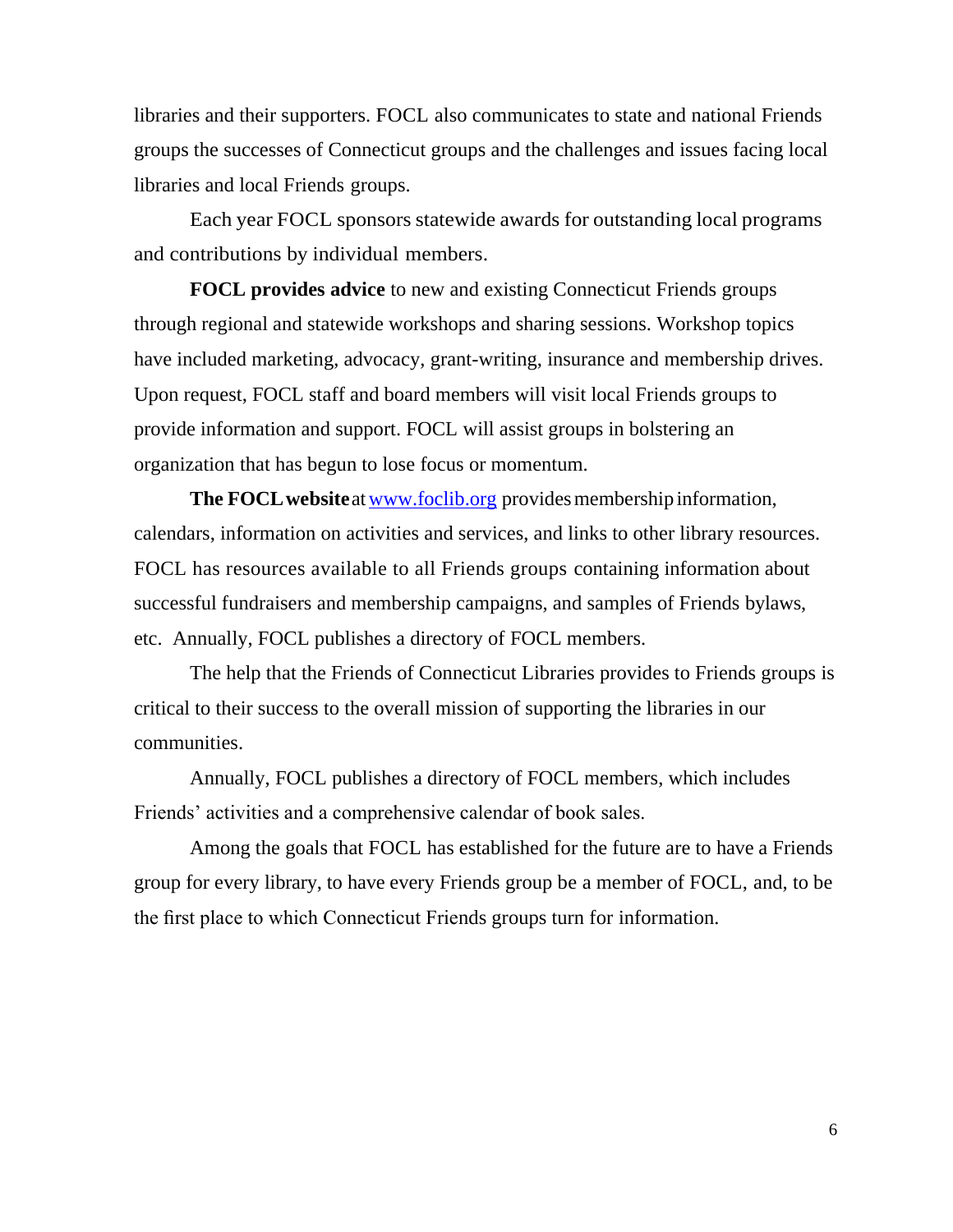

## Why Friends?

### **Why Support Public Libraries?**

The quality of life in our communities and our nation is improved by the public library. Public libraries are truly democratic. They serve every **h** the quality of life in our communities and our nation is improved by the segment of the community—young and old, rich and poor, college graduates and high-school dropouts. Public libraries in Connecticut are free: there are no admission requirements and no admission fees.

Libraries serve individuals, families, and the business community. They foster both economic and personal development in the areas they serve.

Libraries provide books, magazines, databases, multimedia materials, and computer access—and trained librarians and staff to facilitate their use.

### **Why Friends?**

**Friends groups are critical to the success of public libraries.** Friends support the library and expand its effectiveness in the community. In the process, Friends provide the opportunity for individuals to make a contribution to their community.

**• Friends provide financial support** by generating revenue to supplement the library budget through membership dues and fundraising activities.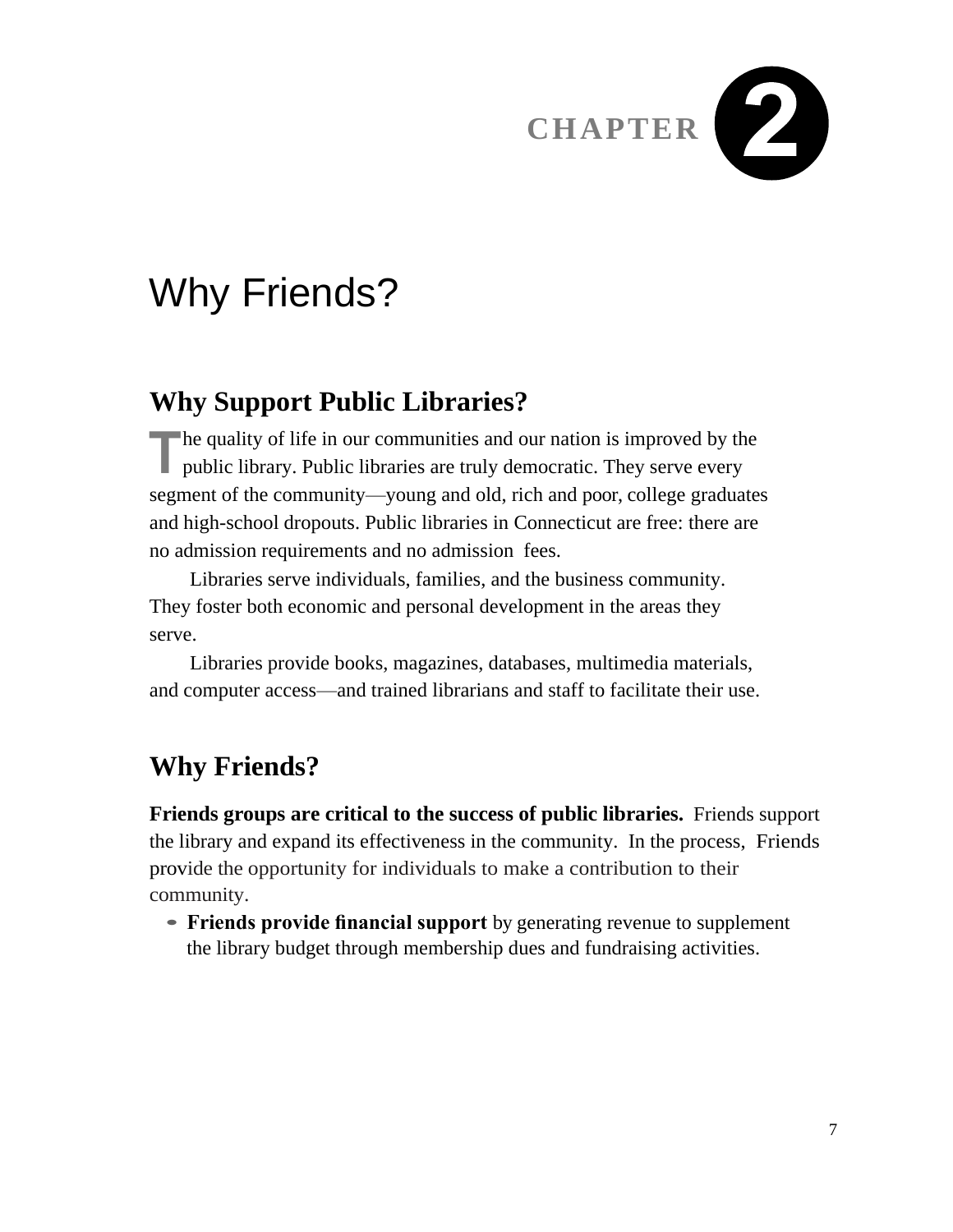- **• Friends provide grassroots support** for the library in the community.
- **• Friends are good-will ambassadors**, spreading the word in the community. They stimulate greater awareness of the wide array of library programs and services.
- **Friends advocate for the library** in the community by speaking out on local, state, and national issues that affect libraries. Members speak to civic groups in the community, attend meetings, and contact government officials on behalf of their library.
- **Friendssponsorlibrary programs** for children, teens and adults, such as talksbyauthors,bookdiscussion groups, summer reading programs, art shows, musical events, and other activities of cultural interest to the community.
- **• Friends provide volunteer help** in the library when and where it is needed.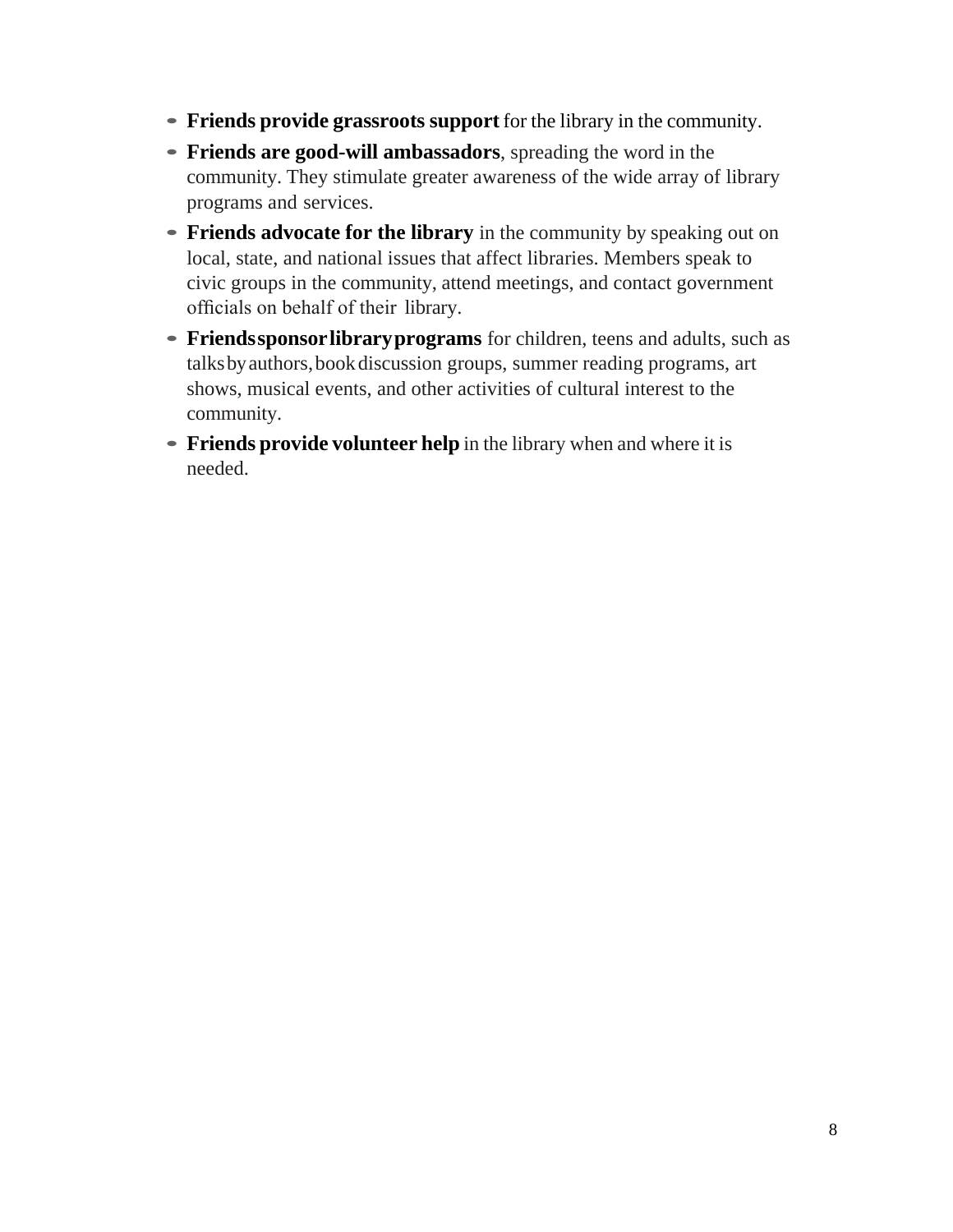

## Friends: From Concept to Reality

This handbook is a suggested set of guidelines used to establish a Friends group. The basic steps are outlined below. The remainder of this chapter expands upon these steps.

### **Step 1: Recruit a core group of library supporters**

The first step in the process is to enlist a core group of three to five library supporters. This core group will function as a steering committee and supporters. This core group will function as a steering committee and may continue on in leadership positions in the new Friends group. At the same time, solicit the support of the library director and trustees. Their support is critical to the success of the Friends. Groups may also contact the Friends of Connecticut Libraries (FOCL). FOCL will provide expert help and guidance throughout the entire organizational process.

### **Step 2: Hold aninvitational meeting**

Invite the core group to meet with the library director, a representative of the trustees, and a representative from the Friends of Connecticut Libraries nvite the core group to meet with the library director, a representative of the to formally discuss the establishment of a Friends group. Schedule the meeting in the library.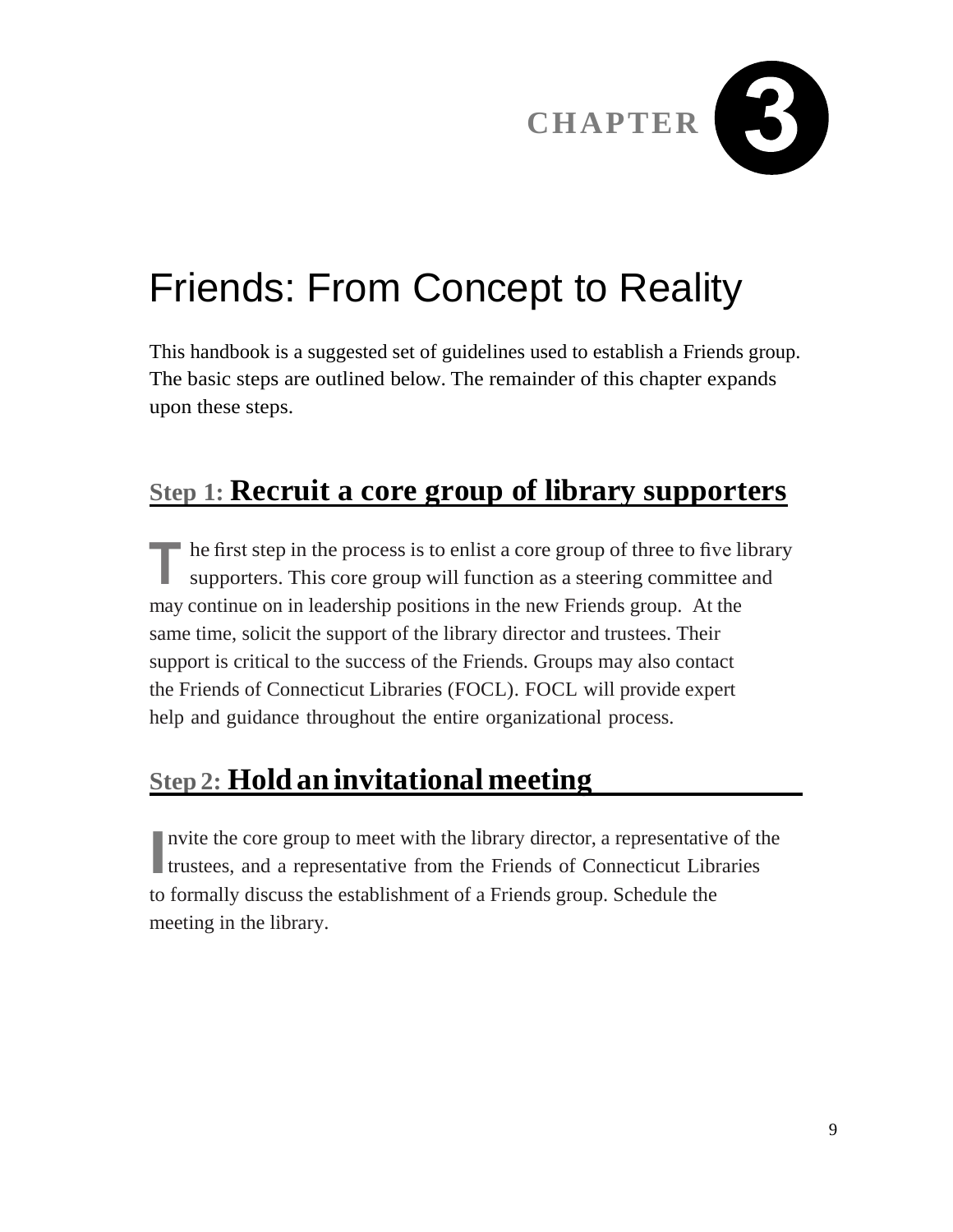- Affirm the commitment of the library administration, trustees, and potential "Friends" to the formation of a Friends group. Begin to determine its basic mission and purpose and its basic organizational structure.
- Pass a resolution "That a Friends of the (City/Town) Library be formed to (accomplish certain goals)." An example of a goal is "to support and promote the library in the community."
- Select an interim chairperson and an interim secretary. The interim chairperson and secretary will serve until a formal election takes place at the first public meeting.
- Select chairpersons for the initial committees: bylaws and nominating.
- Make initial plans for presenting the Friends to the public at a public meeting.

#### **Step3:Laythegroundwork**

The outcome of the initial meeting is the firm commitment of all proceed with the necessary steps to establish a Friends group. he outcome of the initial meeting is the firm commitment of all parties The core group of library advocates and supporters now is essentially a steering or planning committee. Their work continues under the leadership of the interim chairperson with the goal of forming a Friends organization.

The chairperson will establish a schedule for the steering committee to

- Establish the initial role and mission of your Friends group
- Draft the bylaws
- Establish membership categories and dues structure
- Recruit officers and board members

#### Establish the Initial Role and Mission of Friends Group

**The motivation for forming a Friends group differs from one library to another depending on library and community needs.** another depending on library and community needs. Friends might want to help build a new library collection or provide a new program or service. From their own funds, Friends provide services, opportunities, and equipment that would otherwise not be possible for the library to have.

It is important to articulate the reason for organizing your Friends group,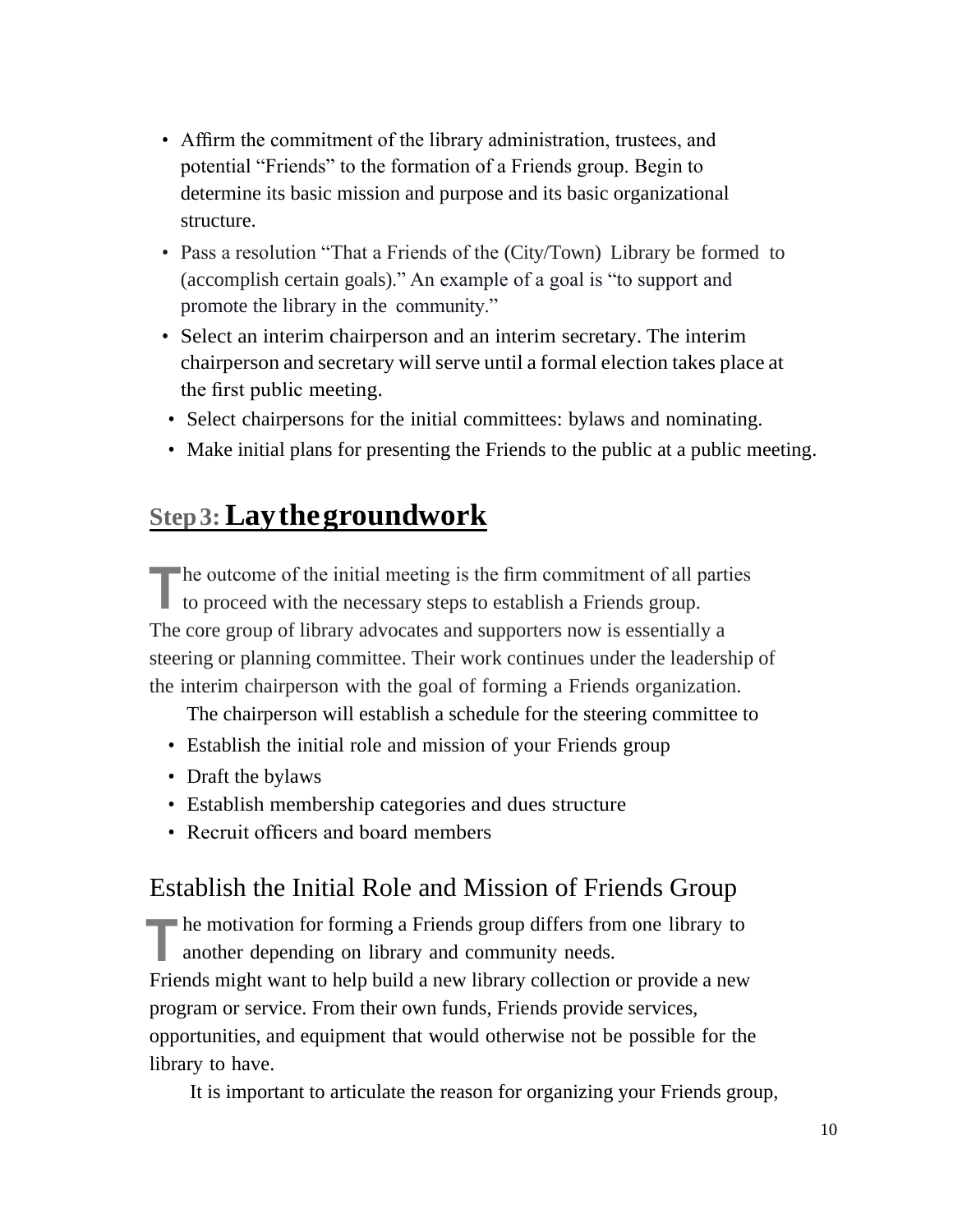as this will have an effect on future decisions. It will have an influence on who will become members and the contributions they will make. Groups should be sure that the library administration, trustees, and potential Friends are in agreement on the expectations for the Friends.

The roles that your Friends group will play will be expressed in the organization's mission statement and bylaws.

#### **Providing financial support**

- Undertake projects to support or expand current services
- Assist in a campaign for a new building or renovation
- Raise money for new services and programs
- Secure needed equipment to meet program goals

#### **Volunteer service**

• Provide volunteer help for the library, if needed

#### **Programming**

• Assist library staff in providing activities of cultural interest to the community

#### **Advocacy**

- Speak to groups about the value of the library
- Promote the use of the library in the community
- Advocate for government budget support

#### Mission Statement

**T** he roles that the Friends will play are reflected in a general way in is termed a mission statement. See the appendix to this handbook **h** the roles that the Friends will play are reflected in a general way in what for more information on the use of a mission statement and samples of the mission statements of established Friends groups.

#### Constitution and Bylaws

Do not be confused by the terms "constitution" and "bylaws." The two are often used interchangeably. Technically speaking, a constitution is a concise statement of purpose, and bylaws provide the framework for the processes. Bylaws contain all the elements of a constitution but are more detailed and specific. A constitution is rarely revised; bylaws are amended regularly.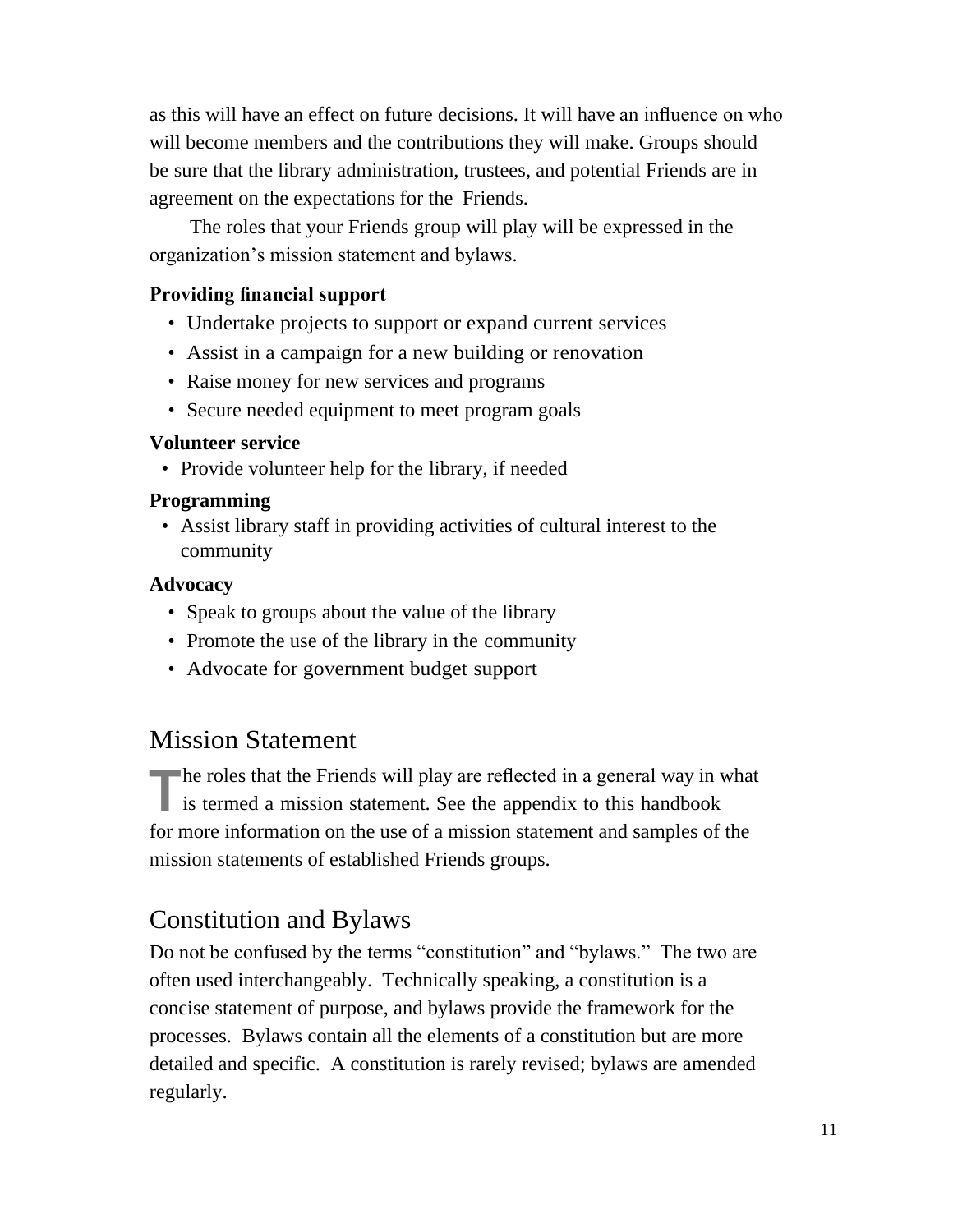While the terms seem intimidating, bylaws are simply a formal statement of the fundamental purpose and procedures of a group. Bylaws clarify the group's reason for existence and provide a basic framework for its processes. Bylaws outline the organizational structure within which your Friends group will operate, outlines membership, meetings, officers, and committee structure.

 Bylaws need to be in place before your apply for incorporation and taxexempt status. (See Chapter 8 for details).

#### What do bylaws include?

- **1.** Name of the organization (the official name that will be used on all legal documents, including the certificate of incorporation and the application for tax-exempt status)
- **2.** Purpose of the organization (the mission statement that will guide future decisions on planning, programming, and spending of the organization's money and define who will be served by the organization)
- **3.** Governing body
	- Titles of officers
	- Terms of office
	- Selection of officers and board members
	- Appointment and duties of standing committees
	- Provision for special committees
- **4.** Membership
	- How to join
	- Dues
- **5.** Meetings
	- Scheduling
	- What constitutes a quorum
- **6.** Fiscal matter (defining the fiscal year, how financial matters will be conducted, and auditing procedures)
- **7.** Procedure for amending bylaws
- **8.** Parliamentary authority (rules of order followed at official meetings, usually Robert's Rules of Order)
- **9.** Dissolution statement (what will happen to the organization's property if the organization dissolves). This statement is needed for the tax-exempt status application.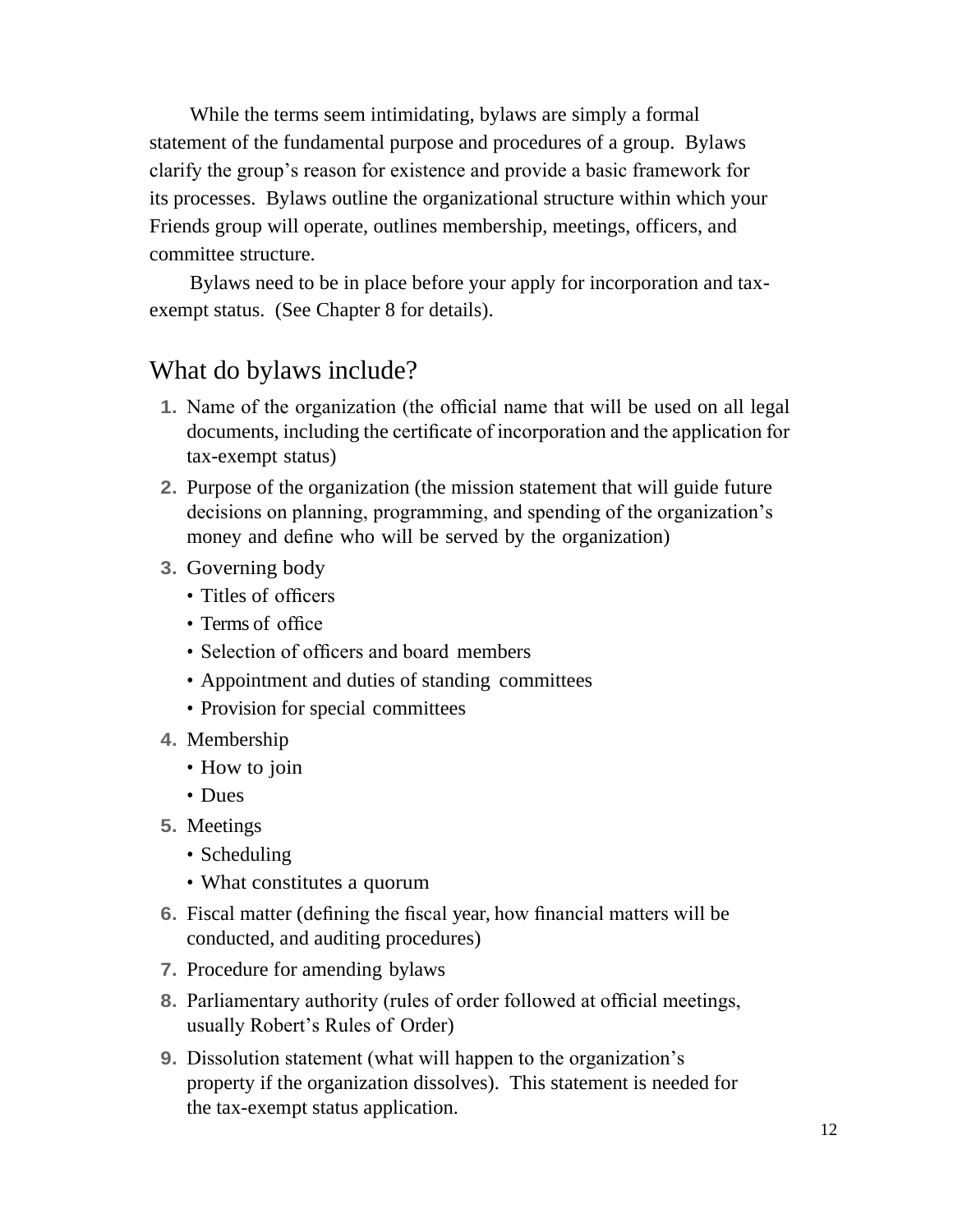**10.**Date of adoption

#### Suggestions for creating bylaws

- You don't need to create the bylaws for your new Friends group from scratch. There are examples in the appendix, and several examples scratch. There are examples in the appendix, and several examples of the bylaws of other Connecticut Friends groups can be found on the FOCL website.
	- Make the bylaws clear, but not so detailed that they need to be amended frequently.
	- Keep it simple. Don't box yourself in by calling for a meeting on a specific date or setting the number of members needed for a quorum too high. For example, indicate that your general meeting will be held every June, instead of on the second Wednesday of June at 4 p.m.
	- Use the language from your original resolution as a foundation for the purpose section.
	- Having the bylaws completed will make applying for incorporation easy. Among the requirements for a Certificate of Incorporation in Connecticut are a number of the provisions already set forth in the bylaws, including what will happen if the group dissolves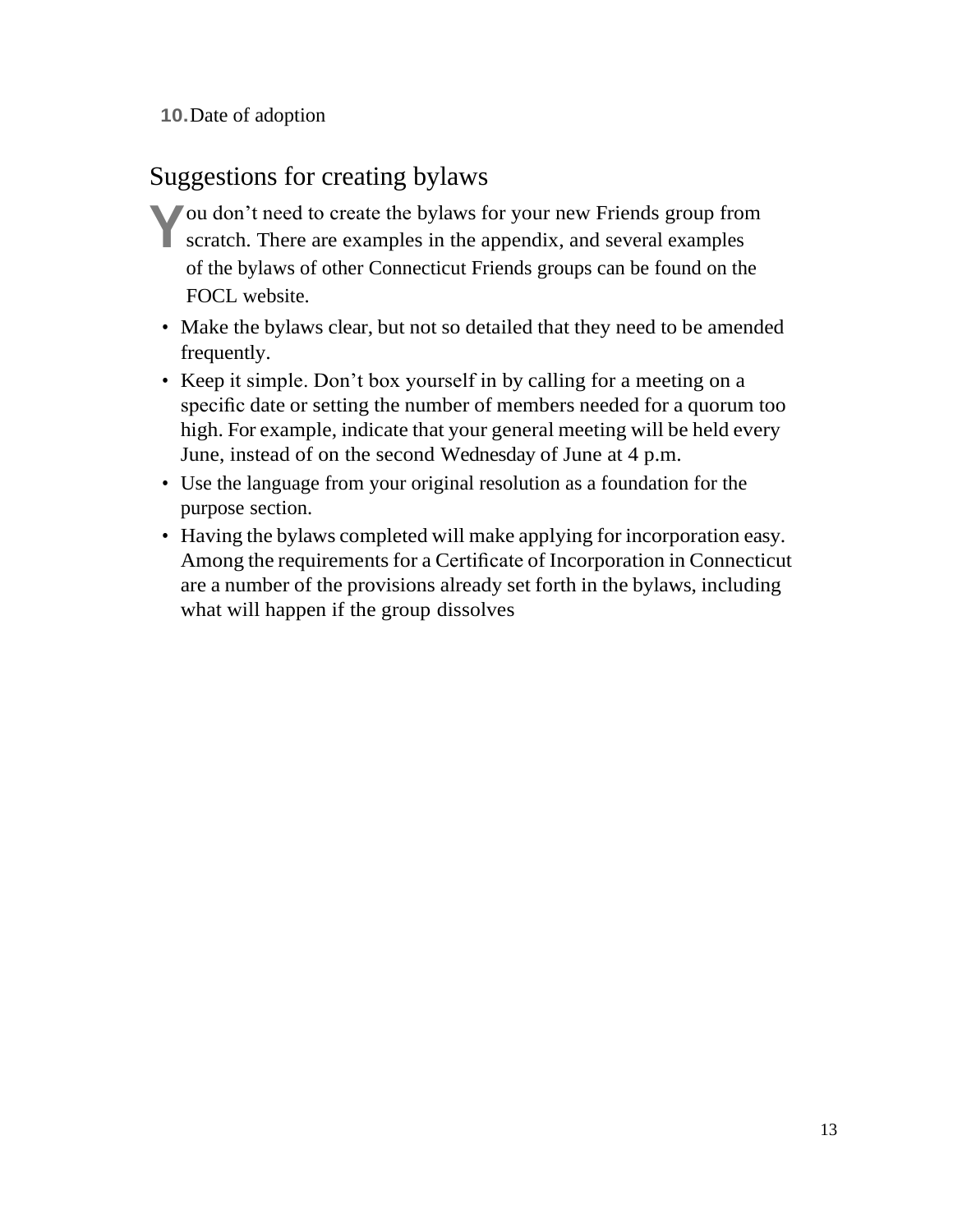#### Establish Membership Categories and Dues Structure

New groups will need to determine the answers to these questions:

- **Who will be eligible for membership?** Generally, membership in Friends groups is open to all individuals, families, seniors, organizations, associations, and businesses.
- **If you will have categories of membership, what will these be, and how will they be determined?** Generally, a board of directors determines this.
- **What will the dues structure be and how will the dues structure be determined?** Generally, a board of directors determines this.
- **What benefits will accrue from membership?** Generally, each member is entitled to one vote at any meeting of the membership.

This structure will need to be in place for the bylaws and, more importantly, to recruit new members. Membership dues are an important part of a new group's budget. Groups often offer several categories of membership so that membership is within financial reach of everyone including students, teens, and retirees. Some groups establish several higher membership levels for those who wish to give more.

There are samples of membership forms in the appendix to this handbook.

#### Recruit Officers and Board Members

A t the invitational meeting, you appointed a chairperson for the committee. It is his or her job to recruit nominees for officers t the invitational meeting, you appointed a chairperson for the nominating and board members to be presented at the first public meeting. You will need to have nominations for president, vice-president, secretary, and treasurer in addition to several members of the board of directors. Generally, one slate of nominees is presented, but nominations can be accepted from the floor. Below are the suggested duties of the officers.

#### President

- Presides at meetings
- Creates an agenda for each meeting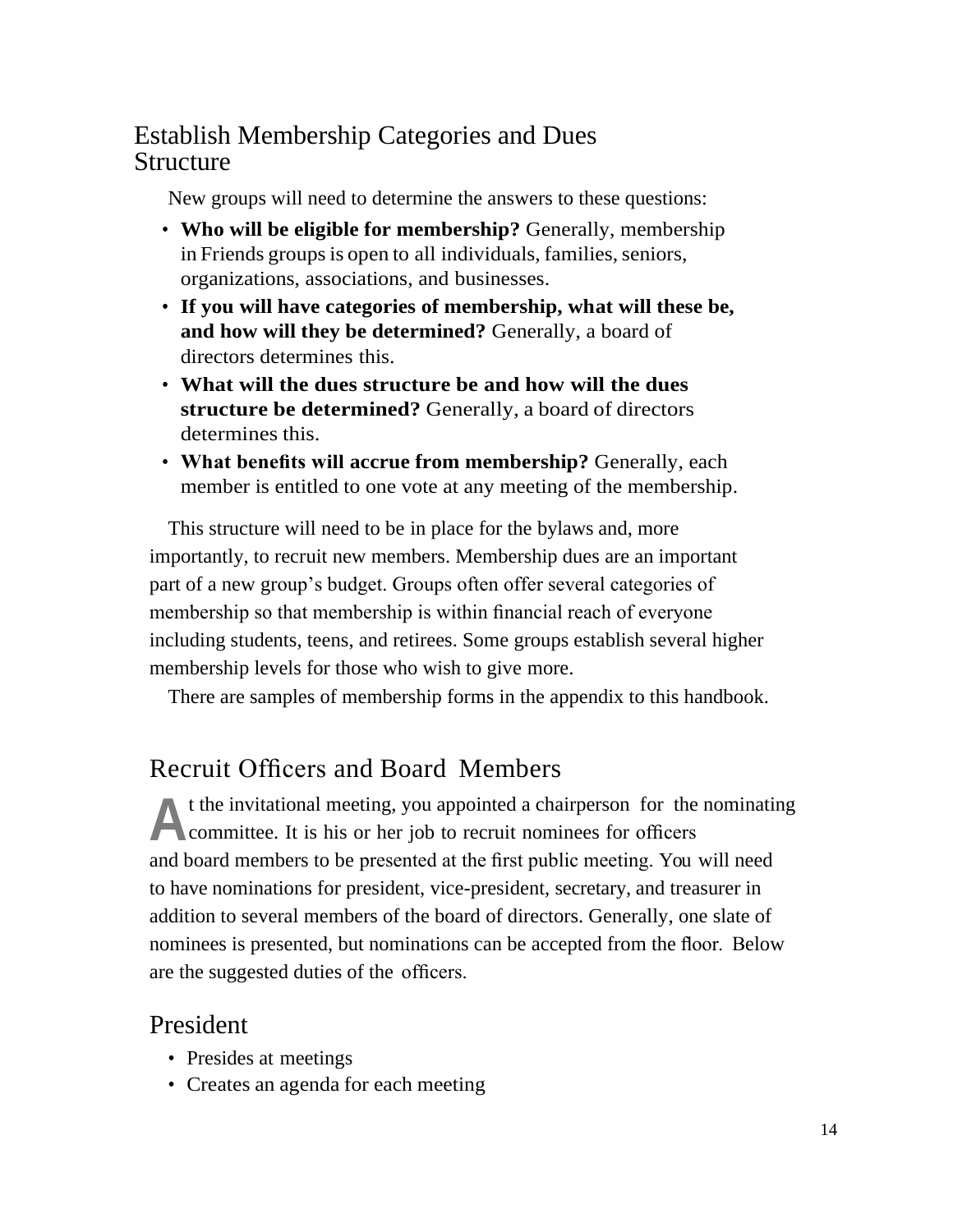- Appoints committee chairs
- May sign checks with the treasurer
- Assures a smooth transition for new officers by maintaining files, etc.

#### Vice-President

- Presides at meetings in the absence of the president
- Fills in if the president cannot complete term

#### Secretary

- Records attendance and takes minutes at meetings
- Is responsible for all correspondence
- Maintains a permanent record of all minutes, copies of bylaws, Certificate of Incorporation

#### Treasurer

- Maintains financial records
- Signs all checks
- Prepares the budget
- Reports on the financial status at each meeting
- Prepares and submits all required federal and state tax filings

#### Members of the board of directors

- Attend each meeting
- Approve annual budget and plans
- Determine membership categories and dues structure

#### Hints for choosing good officers and board members

- Remember that this is a working group; the appointment is not "honorary".
- Choose people who work well with others, get things done, and are responsible.
- Choose people who will advocate for the library and personally support it.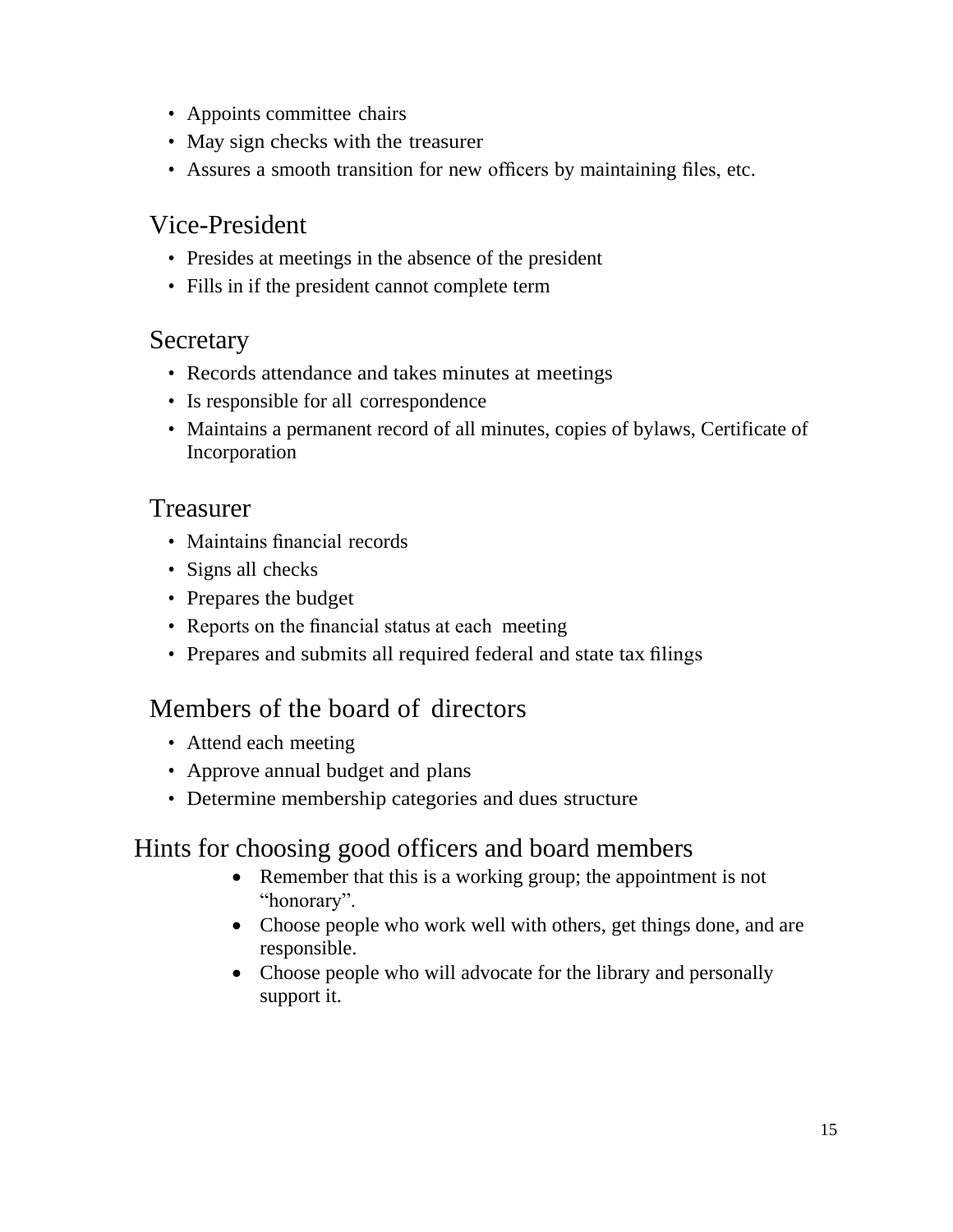- Choose people who are able to make the time commitment necessary.
- Select as president a person who has the ability to run smooth meetings, limit non-productive discussions, and keep the meeting moving toward its goal of supporting library programs and services in the community.

#### **Step3:Plan and Hold the First Meeting**

The first public meeting is a combination business meeting and a library promotional event. At this meeting you will pass the formal resolution establishing the Friends. You will elect officers and approve the bylaws. This meeting is the first of the annual meetings of the membership.

 Just as importantly, you will introduce the Friends to members of the public, while gaining their support. You will make more people aware of library needs and will stimulate further interest in the library, as well as recruit leaders and volunteers.

#### Guidelines for Planning the First Public Meeting

- Hold the meeting at the library itself if possible.
- Promote the resolution "That a Friends of the (City/Town) Library be formed" as the basis of your publicity campaign.
- Define the goals of your Friends group clearly.
- Identify whom you want to invite to the meeting:
	- Seek potential Friends, high-profile community leaders, and library users.
	- Ask library staff to identify library users who might be interested.
	- Invite library staff, trustees and municipal officials.
	- Invite members of Friends groups in neighboring communities.
	- Invite every organization in town to send a representative. Ask the local Chamber of Commerce for a list.
	- Include businesses, community groups, social and civic groups, clubs, posts, and religious groups.
- Ask the library director, a trustee, and a representative from FOCL to speak at the meeting.
- Publicize the meeting widely in print and social media. Send a public service announcement to your local radio and television stations.
- Post an invitation on the library website.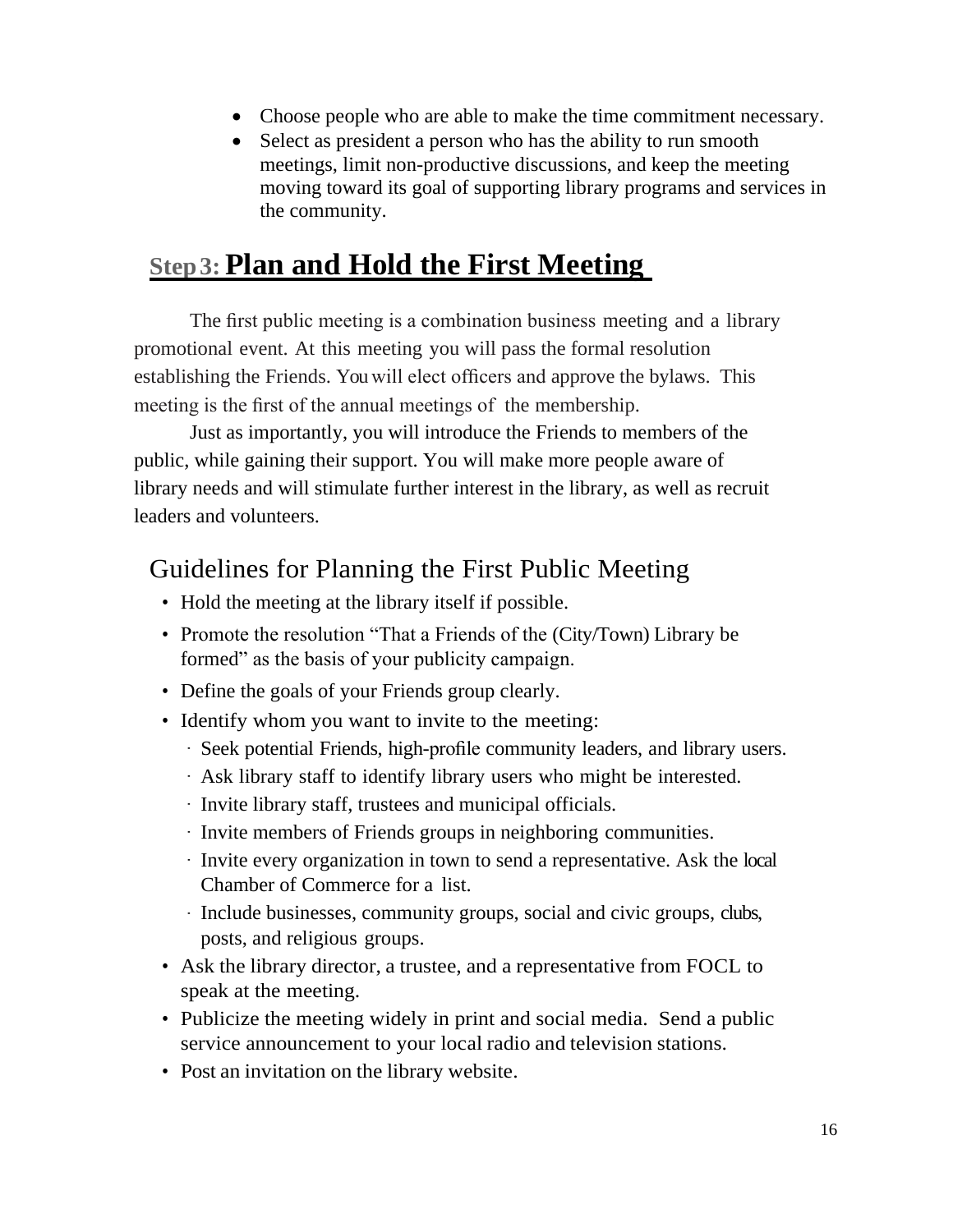- Provide everyone on the planning committee with an assignment and a deadline.
- Create an agenda.
- Make name tags.

#### Holding the Public Meeting

#### **At the end of this meeting** you will have:

- Formal endorsement by the community
- Officers and board members
- Volunteers for the initial committees
- Initial community interest

## **Closely following the initial meeting,** schedule a board meeting at which

you should:

- Appoint standing committees, such as membership, program, publicity and hospitality. See page 20 for committee information
- Appoint a committee to work on the first program or project.
- Appoint a committee to research incorporation and tax-exemptstatus
- Set a date for the next executive committee meeting

#### **Be sure to**

- Write thank-you notes to everyone who helped make the meeting a success
- Follow up with all attendees and potential volunteers, informing them of the progress of the group
- Join Friends of Connecticut Libraries (FOCL), if you have not already done so, at www.foclib.org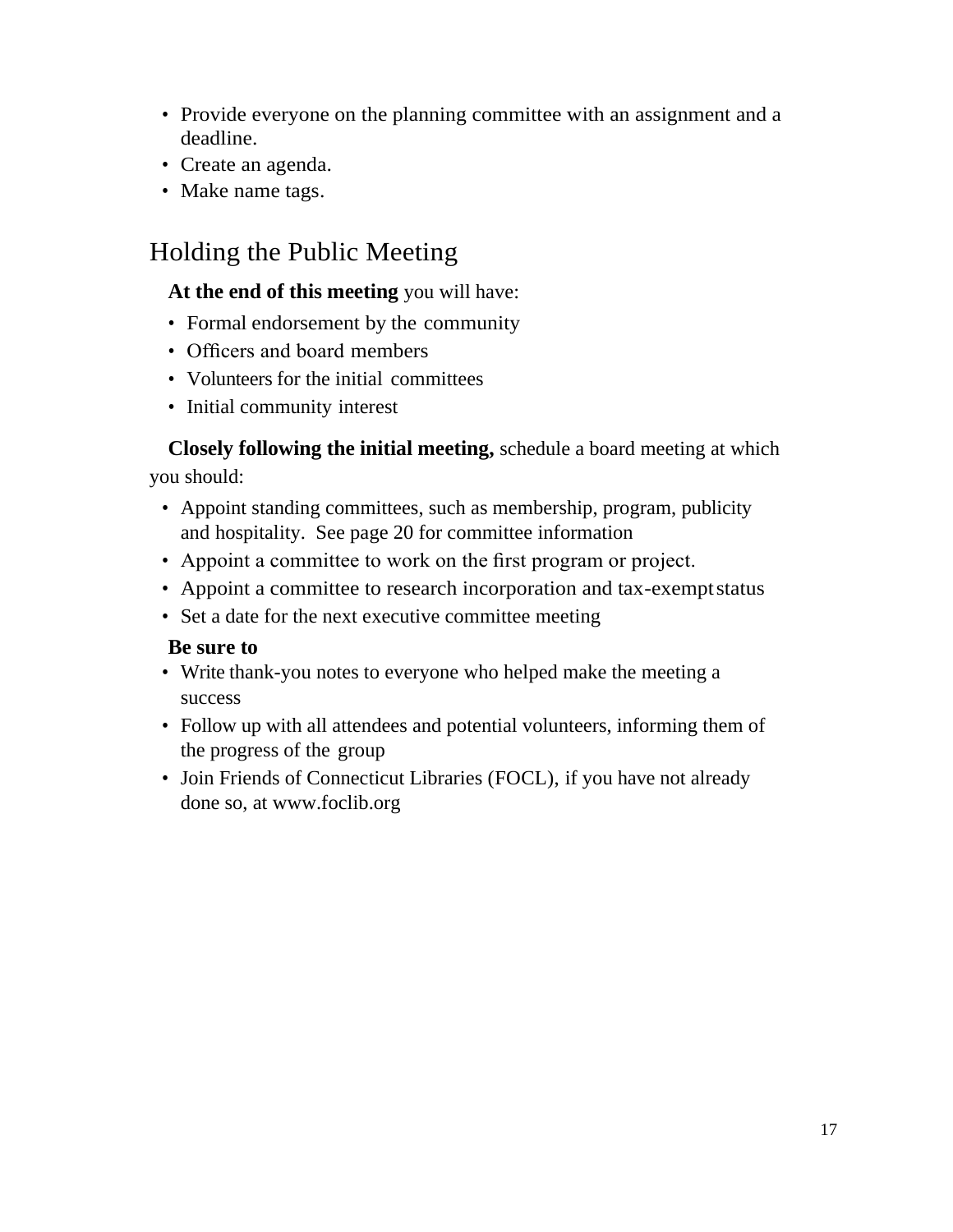

## Friends Up and Running: the First Year

#### Conducting the Regular Meetings

t the board meetings—and in between meetings—committees will c<br>the real business of the Friends. Committee chairpersons will report t the board meetings—and in between meetings—committees will conduct at each board meeting on their activities and present recommendations for approval.

Sample agenda for board meetings

- **1.** Call meeting to order
- **2.** Approve minutes and agenda
- **3.** Receive public comment
- **4.** Library Director report
- **5.** Introduce guests
- **6.** Announcements and correspondence
- **7.** President's report
- **8.** Treasurer's report
- **9.** Standing committee reports (for example, program, membership)
- **10.** Special committee reports (for example, book sale, award)
- **11.** Old business
- **12.** New business
- **13.** Adjourn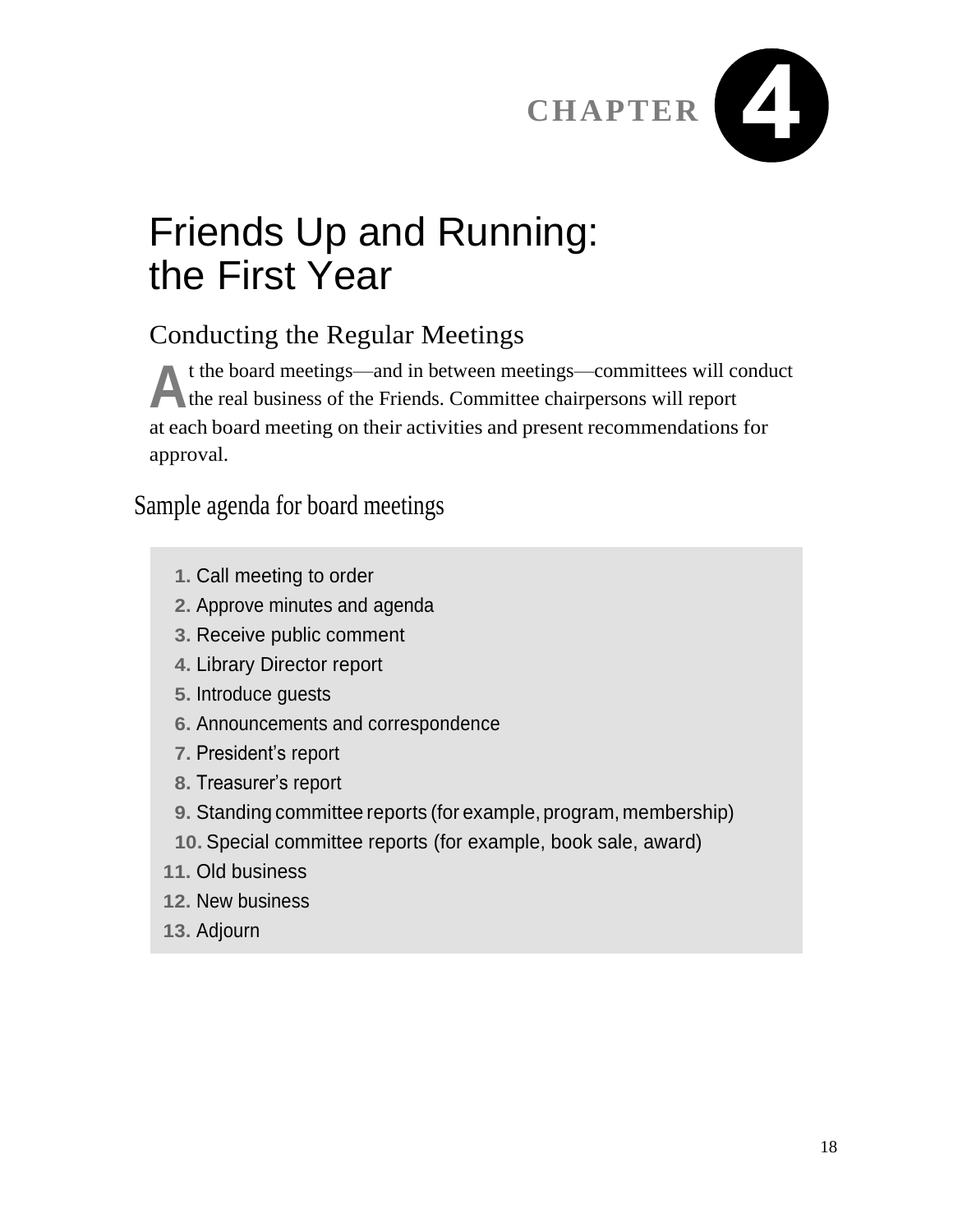#### Tips for good meetings

- Remind members at each meeting of the value of the service they are performing.
- Keep the meeting on track and limit unproductive discussion politely.
- Start and finish meetings on time.
- At the end of each meeting, be sure that everyone knowswhat his or her assignment is.

#### Committee Information

Types of Committees**–**

- Executive Friends officers
- Bylaws responsible for drafting bylaws and keeping them up to date
- Nominating recruits new board members and presents a slate of officers

Add next:

- Budget and Finance- oversees budget and financial activities
- Program responsible for Friends programs. The committee is often the heart and soul of the Friends.
- Membership maintains member lists and recruits new members

Add as needed as the organization grows:

- Newsletter publishes a regular newsletter for members
- Fundraising does the overall planning for fundraising
- Publicity works with the board to publicize all Friends activities
- Hospitality provides refreshments, name tags, etc.
- Special Committees as need arises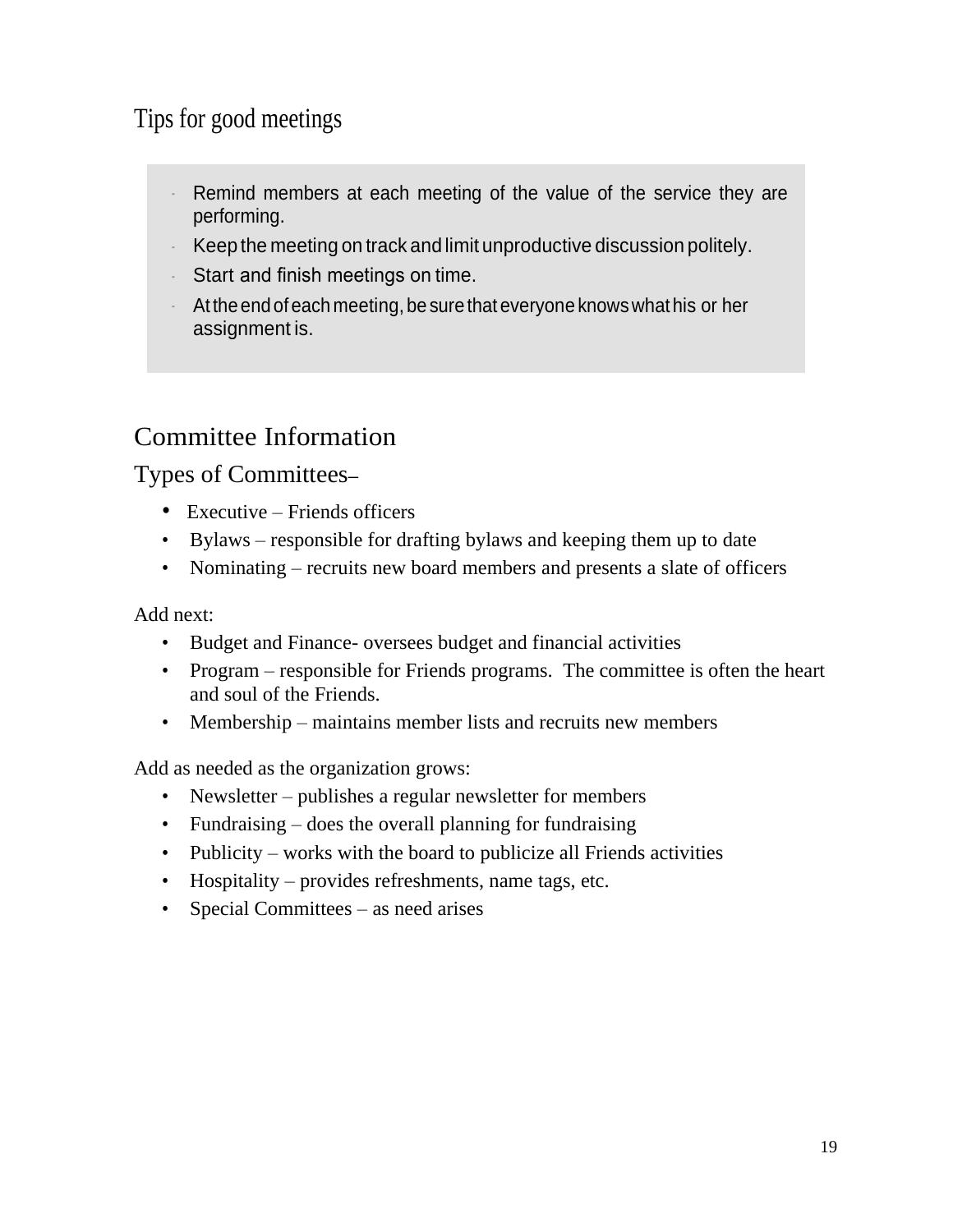Duties of committee chairpersons:

- Recruit committee members
- Attend board meetings and present reports
- Hold planning sessions with their committee members
- Maintain written records for future reference

Tips for choosing good committee chairs and members

- Look for a good mix of people who are representative of your community.
- Remember that not all committee members need to be on the board.
- Have a mix of "visionaries" and "brass tacks" folks.
- Select as committee chairs people who have the ability to run smooth meetings.
- Choose people who are able to make the time commitment necessary.

#### Suggestions for First Year Projects

- 1. Meet with the library director for suggestions.
- 2. Review initial group objectives.
- 3. Choose projects that are simple and low budget for your first year.
- 4. Make it a priority to make the Friends and the library more visible in the community.
- 5. Choose projects that bring people together in their effort to support the library.

Some possible first year projects that could be addressed include programming, community relations, advocacy, fundraising and volunteers.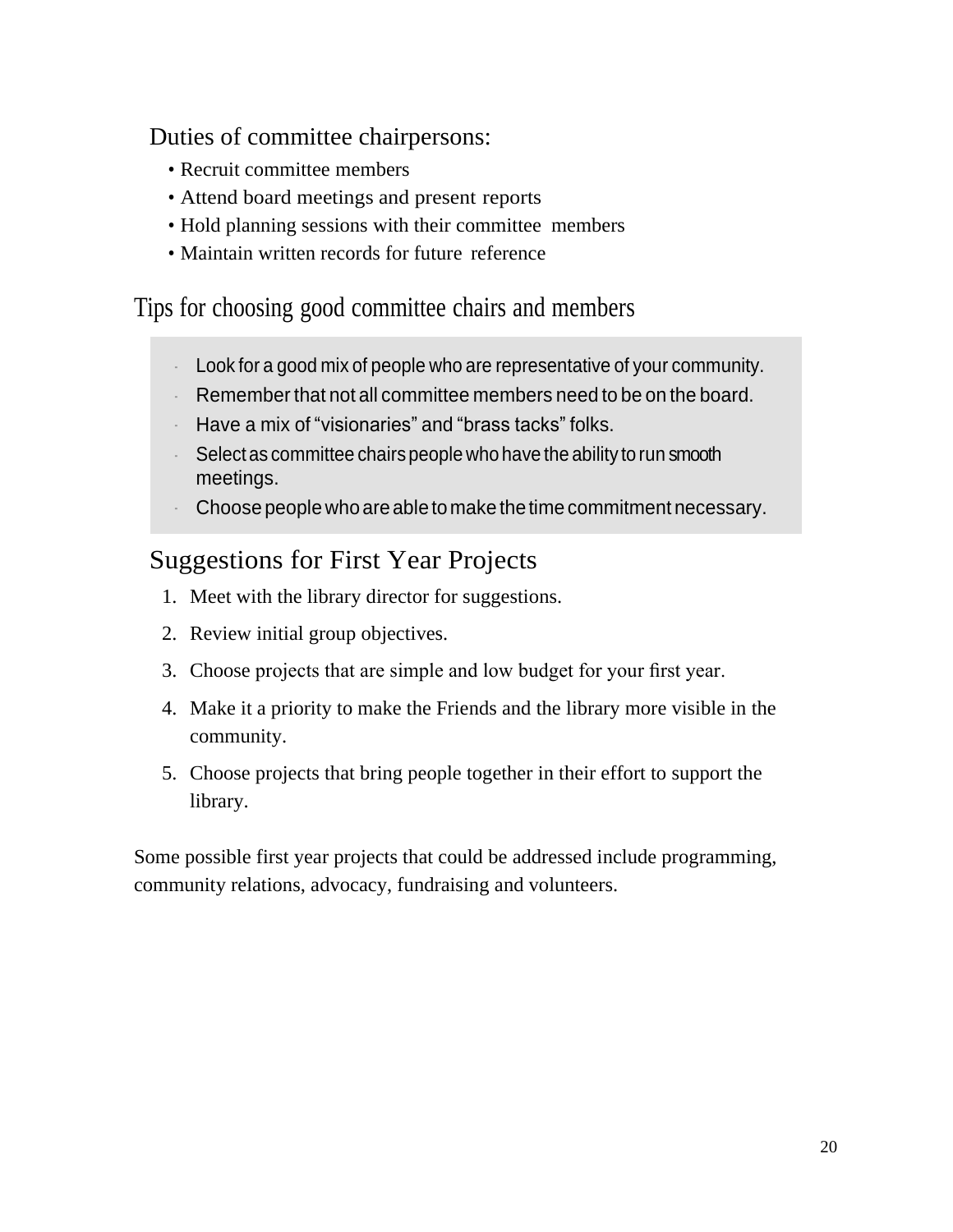#### Annual Membership Meeting

If your organization is a  $501(c)(3)$ , an annual meeting is required by the bylaws. It is designed to conduct the required business, highlight accomplishments, and recruit new members and volunteers.

- Schedule the meeting during the same month each year, as set forth in the bylaws.
- Invite all members and the general public to attend.
- Ask the library director or president of the board of trustees to speak on the importance of the Friends.
- Prepare a written report on the highlights of the year's activities, funds raised, etc.

At the meeting itself:

- Conduct a short business meeting in which officers and new board members are presented and elected.
- Report on the highlights of the year's activities.
- Report on the dollars raised and ways in which the money was used.
- Announce future plans and projects.
- Present the program or speaker.
- Recruit new members—have brochures and membership forms on hand.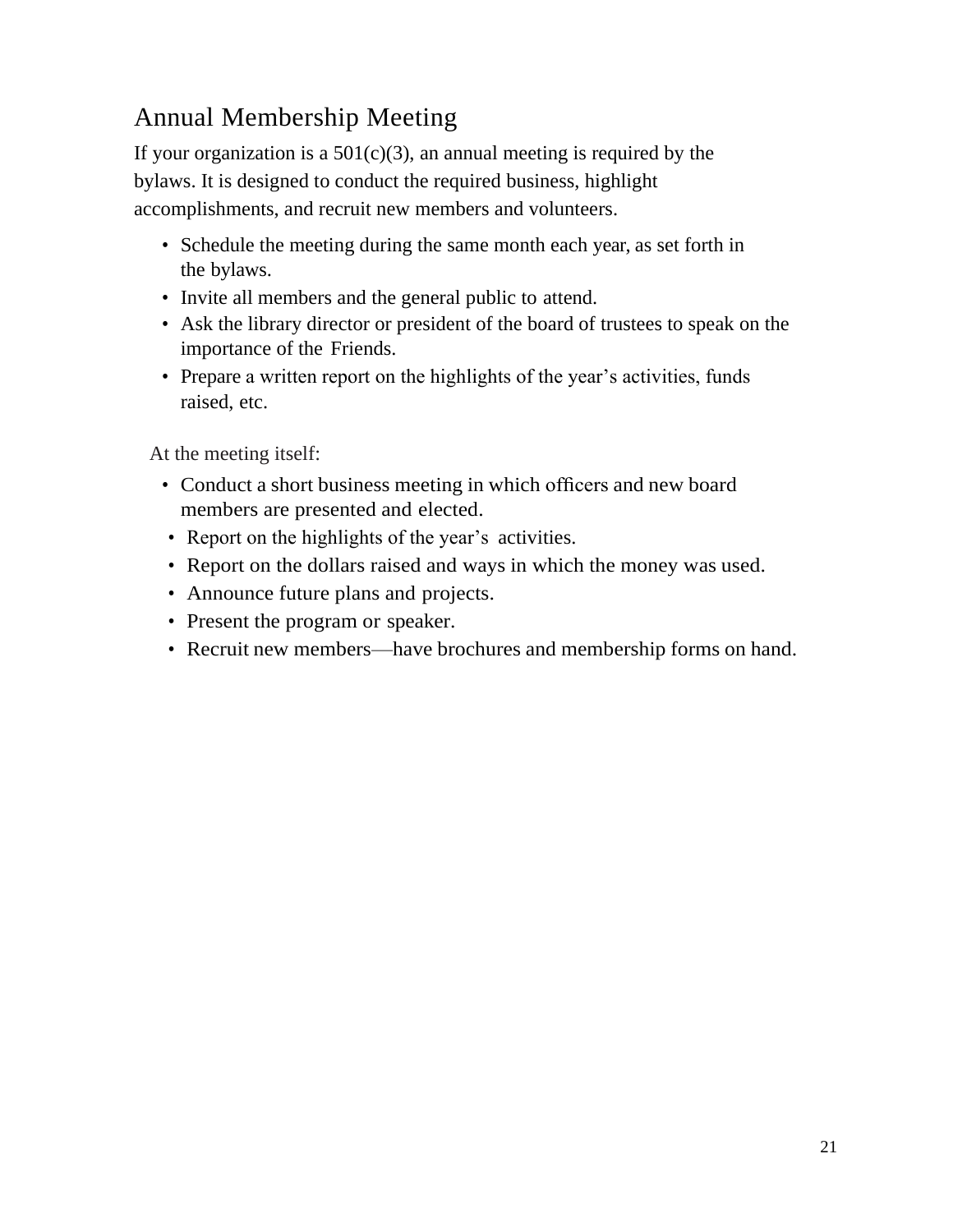

## Roles of the LibraryStaff, Trustees, and Friends

If is absolutely critical that the library administration be supportive of your<br>Friends group. A group simply cannot be successful without the support of Friends group. A group simply cannot be successful without the support of the library itself. A Friends program is most valuable when it moves the total library vision forward.

The Friends, library board of trustees, and library director must be clear about their roles. Although the goal of the Friends, trustees, and library director are to have the best public library possible, their roles in achieving that goal are quite distinct. See the chart printed on the following pages for a description of those roles.

Some Friends groups find it beneficial to have a written operating agreement with the library, outlining the roles of each and indicating how the two groups will communicate and keep each other informed.

The Friends and the library administration need to agree on:

- What initiatives the Friends will support
- What will be done with the money that the Friends raise
- What support the library will give to the Friends
- The role of the Friends in advocating for the library
- The roles and responsibilities of the Friends in planning and presenting programs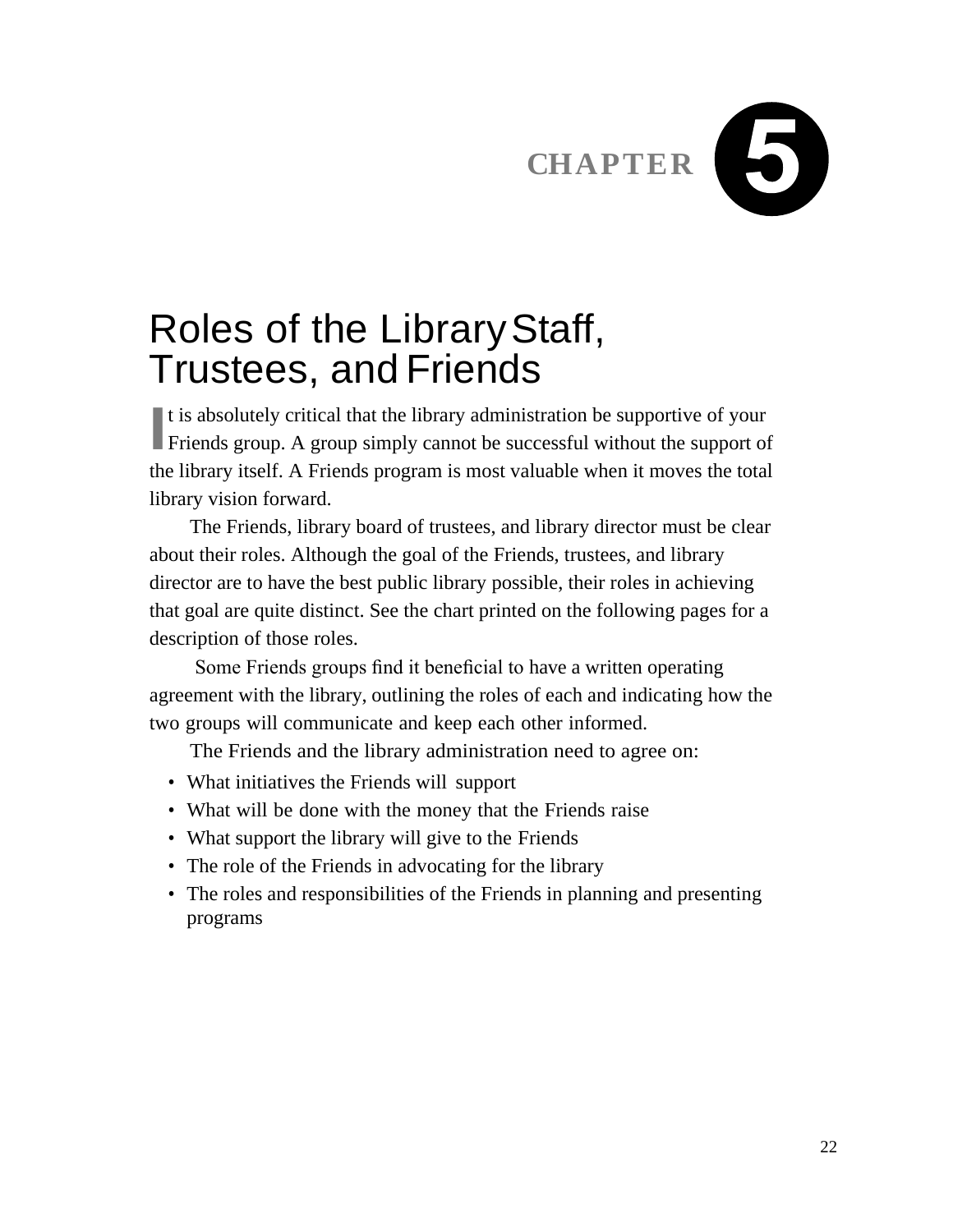|  | <b>Working Together</b> |
|--|-------------------------|
|--|-------------------------|

| <b>Responsibilities of</b>    | <b>Library Director</b>                                                                                                                                                                                                                                              | <b>Trustee</b>                                                                                                                                                                                                                                                                                                                  | Friend                                                                                                                                           |
|-------------------------------|----------------------------------------------------------------------------------------------------------------------------------------------------------------------------------------------------------------------------------------------------------------------|---------------------------------------------------------------------------------------------------------------------------------------------------------------------------------------------------------------------------------------------------------------------------------------------------------------------------------|--------------------------------------------------------------------------------------------------------------------------------------------------|
| <b>General Administrative</b> | Administer daily operation of the<br>library including personnel,<br>collection development, fiscal,<br>physical plant and programmatic<br>functions. Act as technical advisor<br>to the board and ensure staff<br>representation at all friends' board<br>meetings. | Recruit and employ a qualified<br>library director; maintain an<br>ongoing performance appraisal<br>process for the director.                                                                                                                                                                                                   | Support quality library service in<br>the community through fund<br>raising, volunteerism and serving as<br>advocates for the library's program. |
| <b>Policy</b>                 | Apprise board of need for new<br>policies, as well as policy<br>revisions: implement the policies of<br>the library as adopted by the board;<br>keep friends apprised of all library<br>policies.                                                                    | Identify and adopt written policies to<br>govern the operation and program of<br>the library including personnel,<br>general operating, and collection<br>development policies.                                                                                                                                                 | Support the policies of the library as<br>adopted by the library board; adopt<br>a constitution and bylaws for the<br>friends.                   |
| <b>Planning</b>               | Coordinate and implement long<br>range planning process with<br>board, friends, staff and<br>community. Long range plan<br>coordination will include<br>preparation of appropriate status<br>reports.                                                                | Ensure that the library has a long -<br>range planning process with<br>implementation and evaluation<br>components. The process should<br>include input from friends,<br>community and staff. Support the<br>policies of the library as adopted by<br>the library board; adopt a<br>constitution and bylaws for the<br>friends. | Provide input into the library's long-<br>range planning process and remain<br>knowledgeable as to the status of the<br>plan.                    |
| <b>Marketing</b>              | Coordinate and implement an ongoing<br>marketing program.                                                                                                                                                                                                            | Ensure that the library has an<br>active marketing program.                                                                                                                                                                                                                                                                     | Promote the library program to the<br>public.                                                                                                    |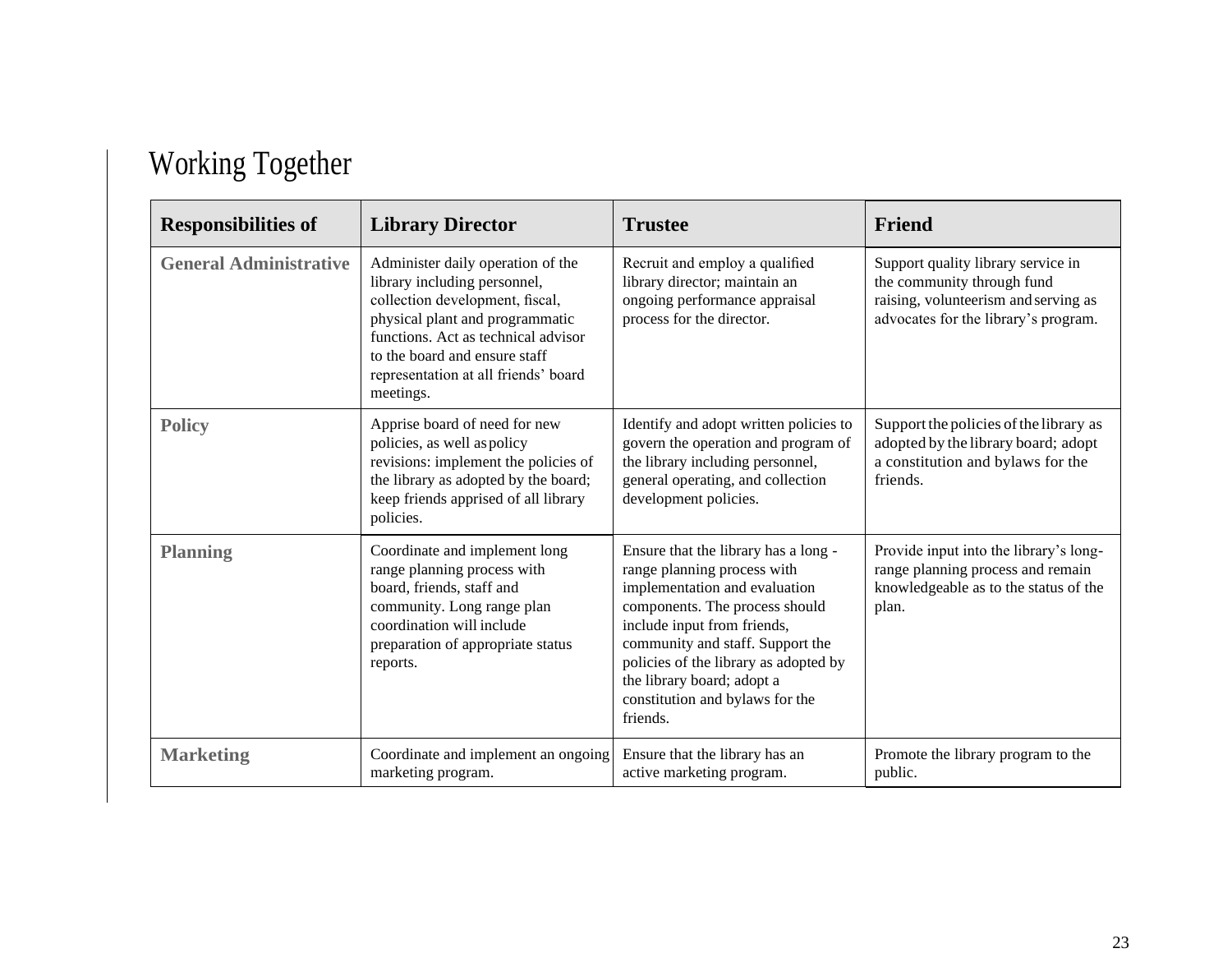| <b>Responsibilities of</b> | <b>Library Director</b>                                                                                                                                                                                                                                                                                | <b>Trustee</b>                                                                                                                                                                                                                                                           | <b>Friend</b>                                                                                                                                                                                                                                  |
|----------------------------|--------------------------------------------------------------------------------------------------------------------------------------------------------------------------------------------------------------------------------------------------------------------------------------------------------|--------------------------------------------------------------------------------------------------------------------------------------------------------------------------------------------------------------------------------------------------------------------------|------------------------------------------------------------------------------------------------------------------------------------------------------------------------------------------------------------------------------------------------|
| <b>Fiscal</b>              | Prepare an annual budget for the<br>library in consultation with the<br>board and friends; present current<br>report of expenditures against the<br>budget at each board meeting; make<br>the friends aware of the special<br>financial needs of the library.                                          | Secure adequate funds to carry<br>out the library's program; assist<br>in the preparation and<br>presentation of the annual budget.                                                                                                                                      | Conduct fund raising which<br>complements the library's mission<br>and provides funding for special<br>library projects.                                                                                                                       |
| <b>Legislative</b>         | Educate board and friends regarding<br>current local, state and federal library<br>laws and pending library legislation.                                                                                                                                                                               | Be familiar with local, state and<br>federal library laws as well as pending<br>library legislation.                                                                                                                                                                     | Serve as advocates for local, state<br>and national library issues;<br>represent the library program to<br>legislators.                                                                                                                        |
| <b>Meetings</b>            | Provide written reports at and<br>participate in all board and friends<br>meetings; ensure that there is a staff<br>liaison to the friends.                                                                                                                                                            | Attend and participate in all board<br>meetings and see that accurate<br>records are kept on file at the library;<br>comply with Freedom of Information<br>regulations; appoint a liaison to the<br>friends' board to attend their<br>meetings.                          | Maintain a liaison to the board of<br>trustees to attend all their meetings.<br>Executive board members should<br>attend and participate in all friends'<br>executive board meetings.                                                          |
| <b>Networking</b>          | Affiliate with state and national<br>professional organizations and<br>attend professional meetings and<br>workshops; make use of the<br>services and consultants of the<br>Connecticut State Library,<br><b>Association of Connecticut</b><br>Library Boards and Friends of<br>Connecticut Libraries. | Attend regional, state, and national<br>trustee meetings and workshops,<br>and affiliate with the appropriate<br>professional organizations. Make<br>use of the services of the<br>Connecticut State Library and<br><b>Association of Connecticut Library</b><br>Boards. | Affiliate with state and national<br>friends' organizations and attend<br>their meetings and workshops.<br>Make use of the services and<br>consultants of the Connecticut State<br>Library as well as the Friends of<br>Connecticut Libraries. |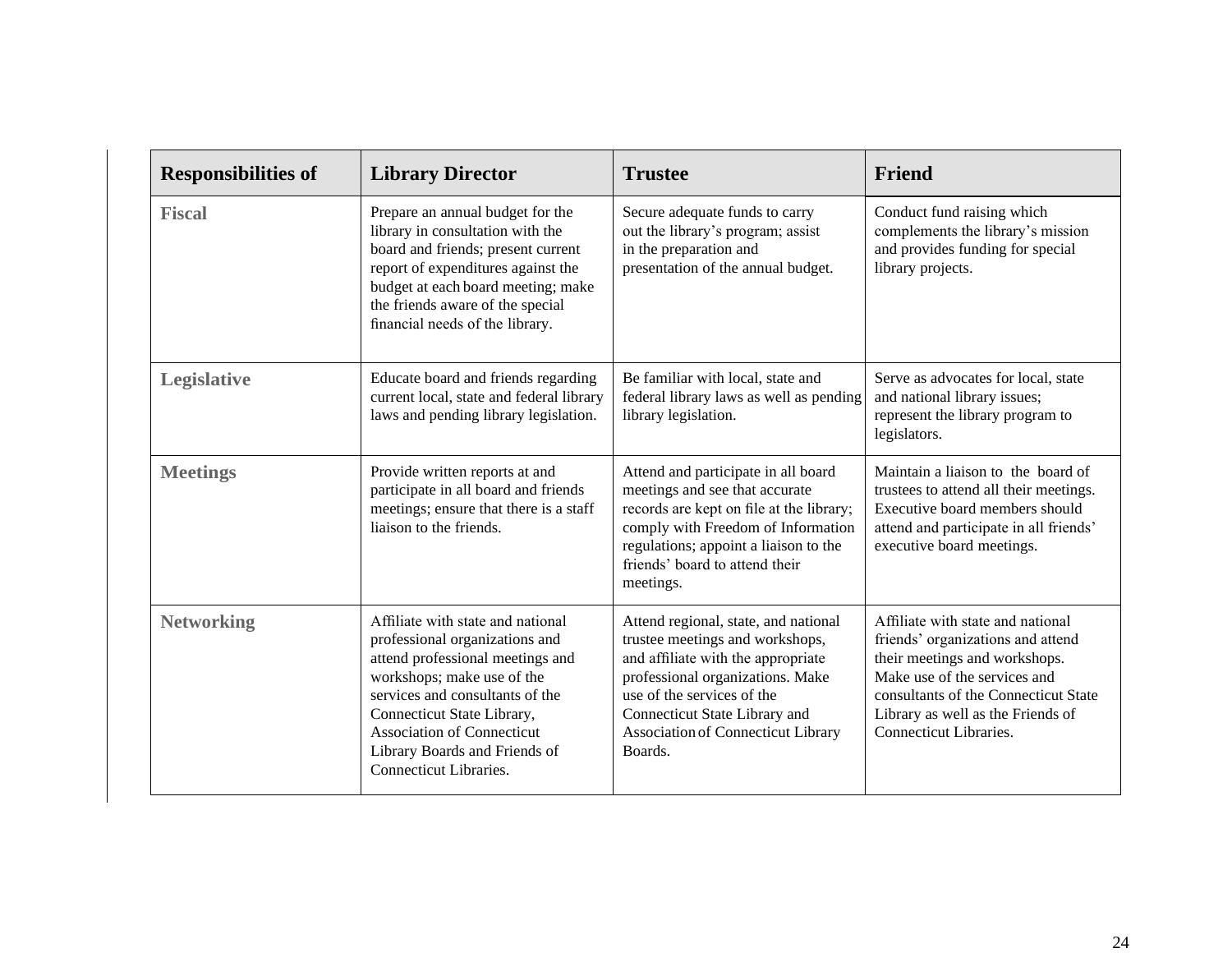**The relationship between the Friends and the library will continually evolve. Establish clear lines of communication. One proven effective**  $\blacksquare$  he relationship between the Friends and the library will continually way of assuring communication is to ask the library director to attend all board meetings. There should be a liaison from the Friends to the library board of trustees.

One way of assuring that Friends work is actually supporting the library is for the library director to prepare each year a "wish" list of library needs for the Friends.

Trustees should be encouraged to become members of the Friends.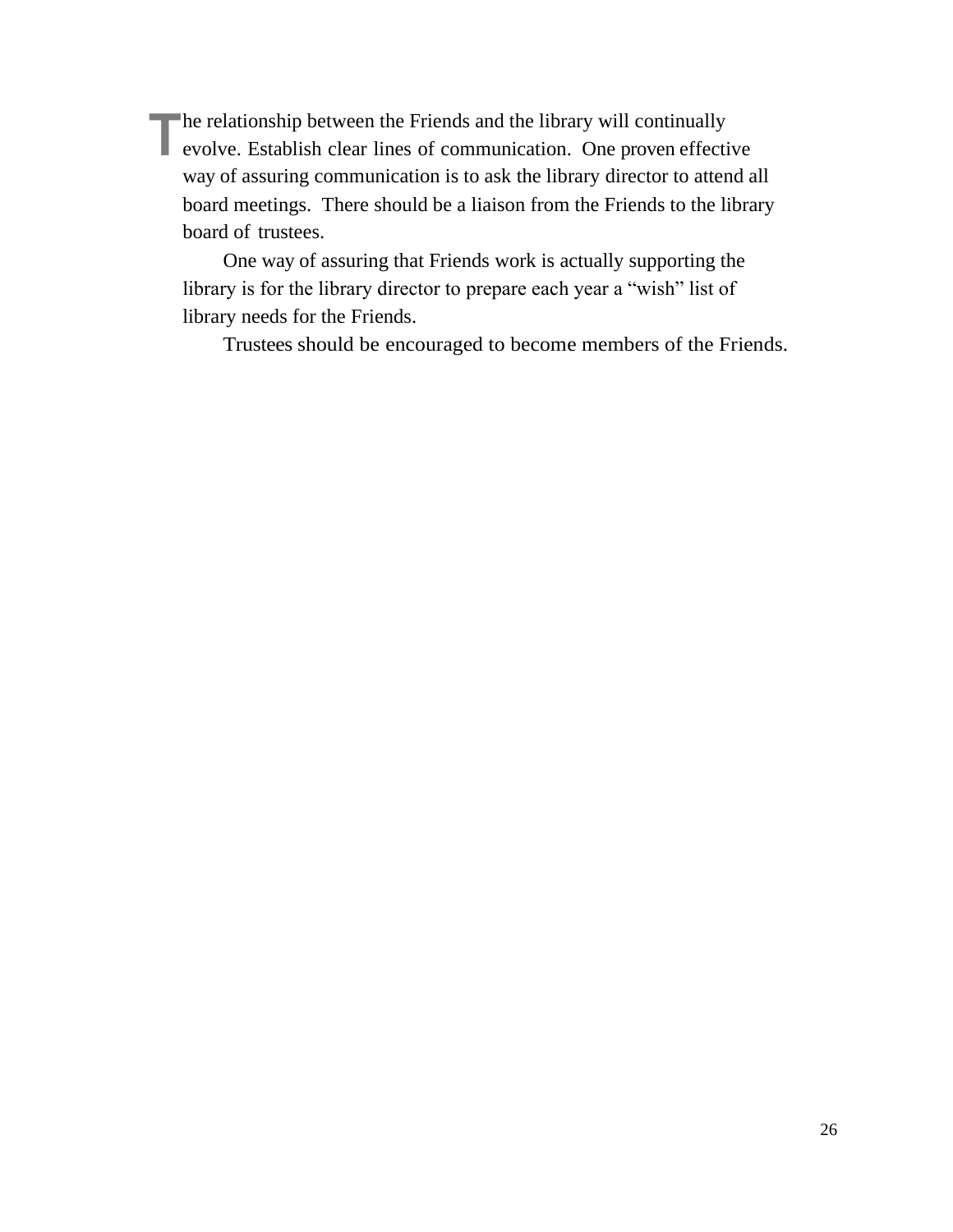# CHAPTER<sup>6</sup>

## What Friends Do

#### Advocacy

An advocate is a supporter of a cause. The cause that the Friends support is a vital public library. Support can be formal or informal; to be most effective, it should be both. Advocating for your library can be a simple gesture, such as:

- If you work on a Friends book sale or other fundraiser.
- If, at budget time, you attend a budget meeting to show support for your library, whether or not you speak.
- If you work to support a library referendum.
- If you write a letter to the editor in support of the library.
- If you call, write, or email any local, state, or federal official to express your support of your library or libraries in general.

Any formal advocacy campaign must be carried out in conjunction with the library administration and trustees.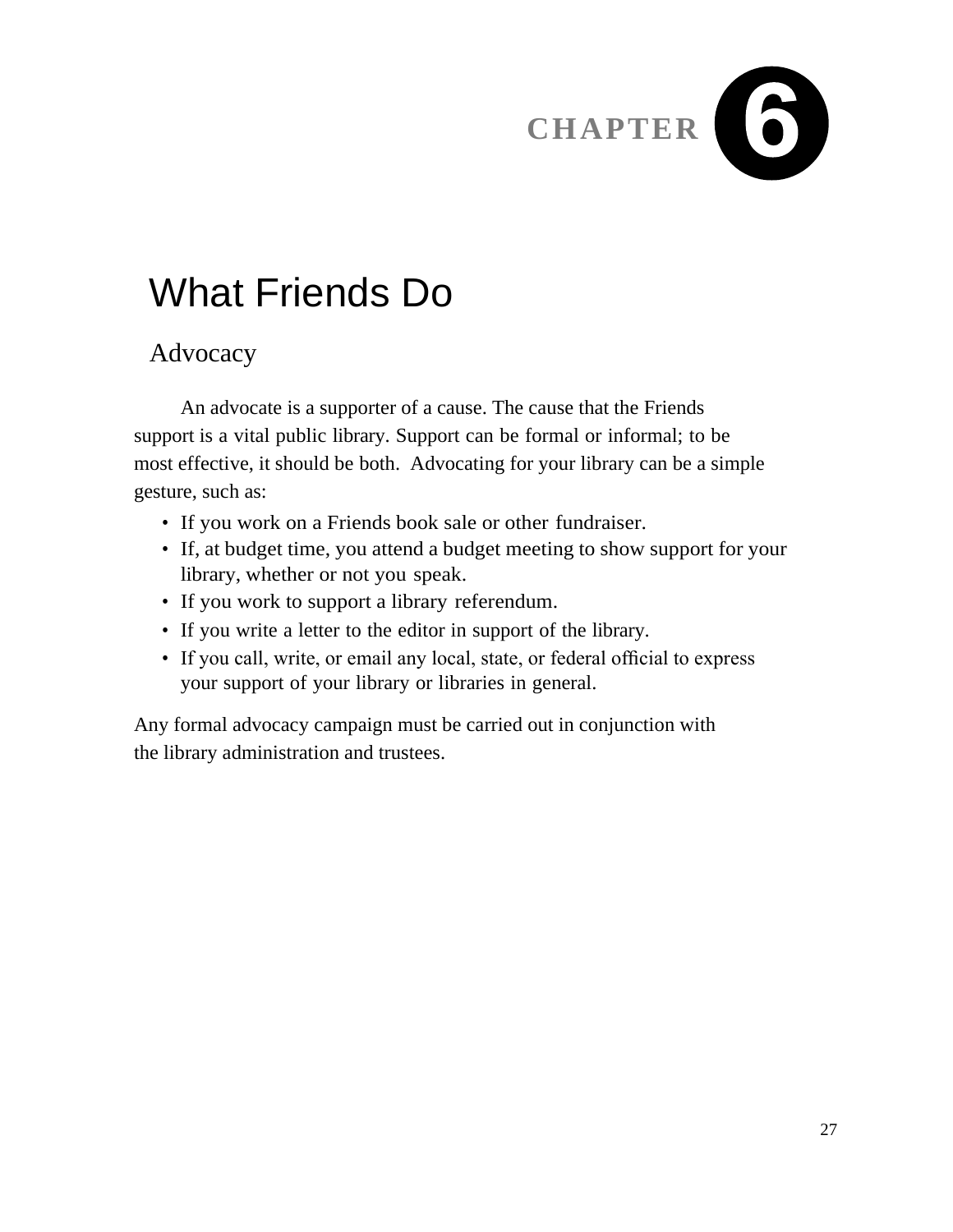#### Volunteer Service

**Finds** use volunteers in a variety of ways to accomplish their goals. Each board and committee member is a volunteer, contributing his or her time board and committee member is a volunteer, contributing his or her time and energy to the success of the library.

The most effective way of recruiting volunteers is to ask—almost everyone likes to be asked. By asking for his or her assistance, you are recognizing that a potential volunteer is of value to your group and the community. For some newly retired people, volunteering offers a way to maintain a connection with the outside world.

Before you recruit, be clear about your needs. By clearly articulating the way in which each volunteer will benefit the organization, you can help give the person donating his or her time a real and meaningful stake in the endeavor. Offer training and mentoring to new recruits.

#### Suggestions for success

- IncludeacheckoffsectiononyourFriendsmembershipformlistingvolunteer opportunities.
- Be sure to follow up with a phone call to each and every person who volunteers.
- Regularly thank your volunteers. Honor volunteers during National Volunteer Week.
- Keep track of volunteer hours for annual reports and grant applications.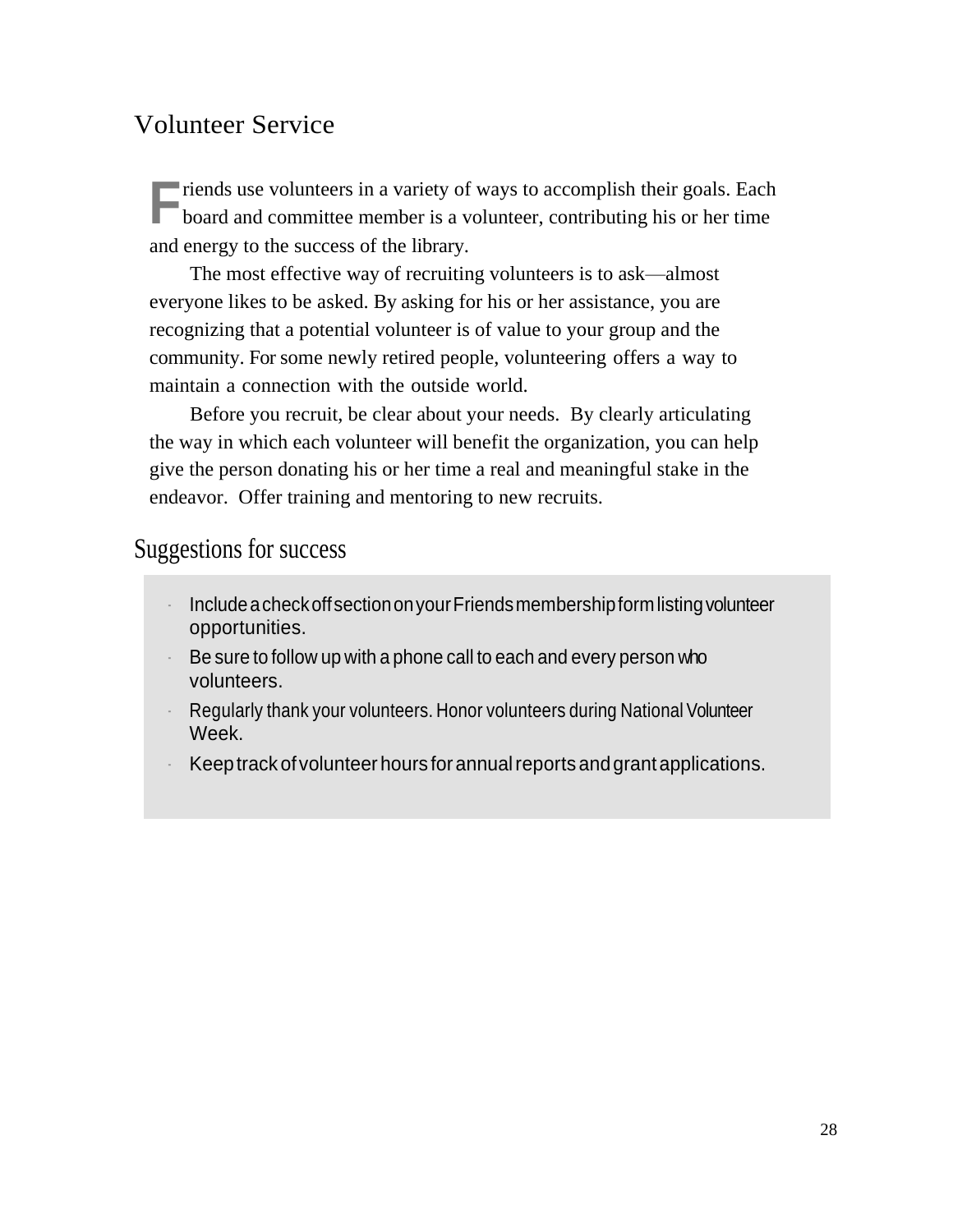#### Fundraising

**Finds of the Library raise money to supprend that exceed the library operating budget.** riends of the Library raise money to supplement material and services

Be sure that the Friends, library director and trustees are in agreement about how any monies raised by the Friends will be spent.

 Some examples of strategies and projects that other Friends groups have used successfully are:

- Book Sales
- Sales of Friends merchandise
- Fundraising events

#### Marketing and Community Relations

To be successful, Friends should promote the library and all activities, and the Friends should promote their own membership, events, volunteers, and themselves.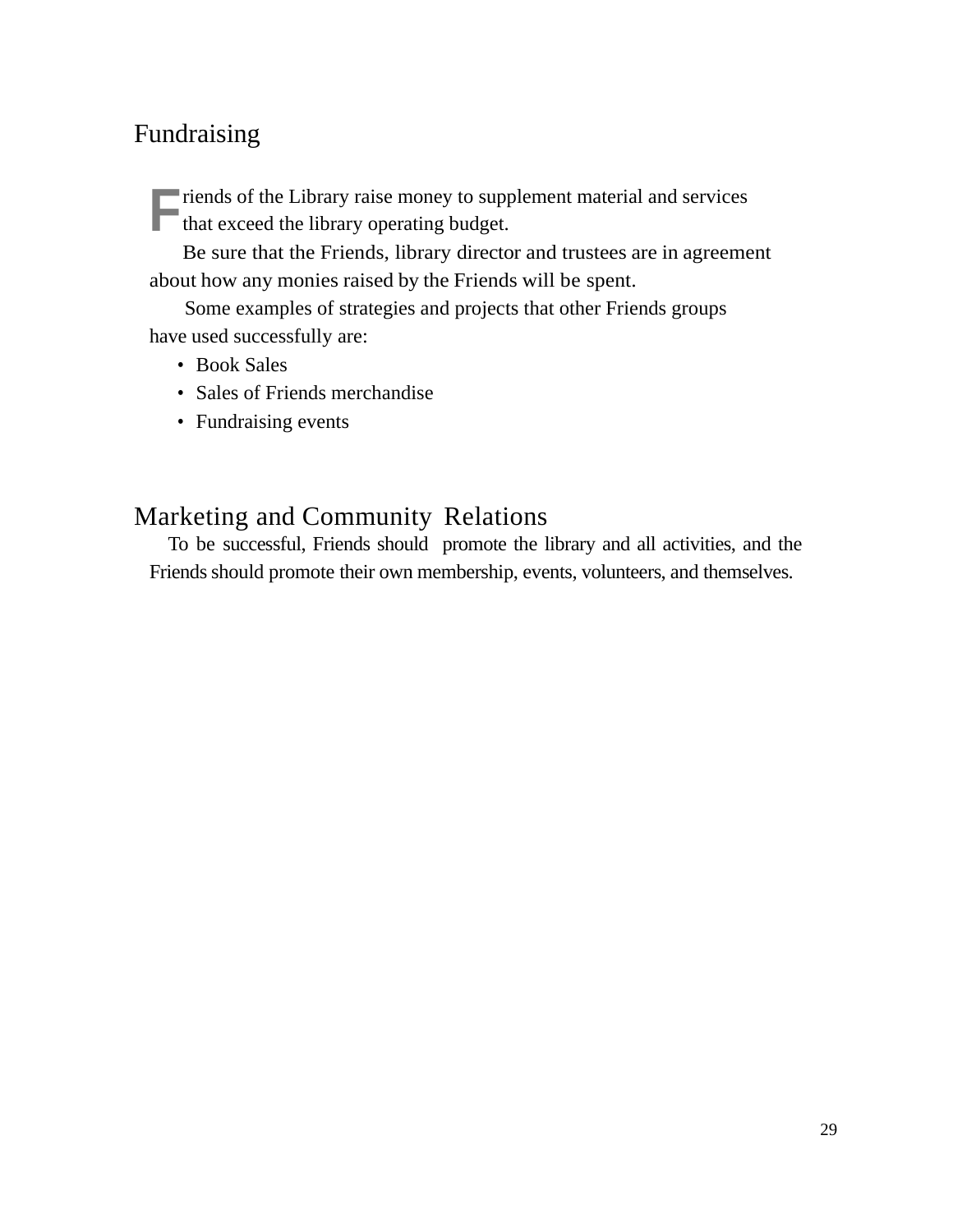# **CHAPTER**

## Keeping Friends Energized

#### What Can You Do to Keep Your Friends?

**Finds** groups, just like every other group in the community, have cycles where interest ebbs and flows. where interest ebbs and flows.

The following strategies for revitalization are effective with new groups as well as with groups that have been in existence for many years.

- 1. Attract and retain members
- 2. Promote your newsletter, web page or Facebook page
- 3. Look at your communications for prior contacts
- 4. Recognize all who contribute to your success
- 5. Consider collaborating with other community organizations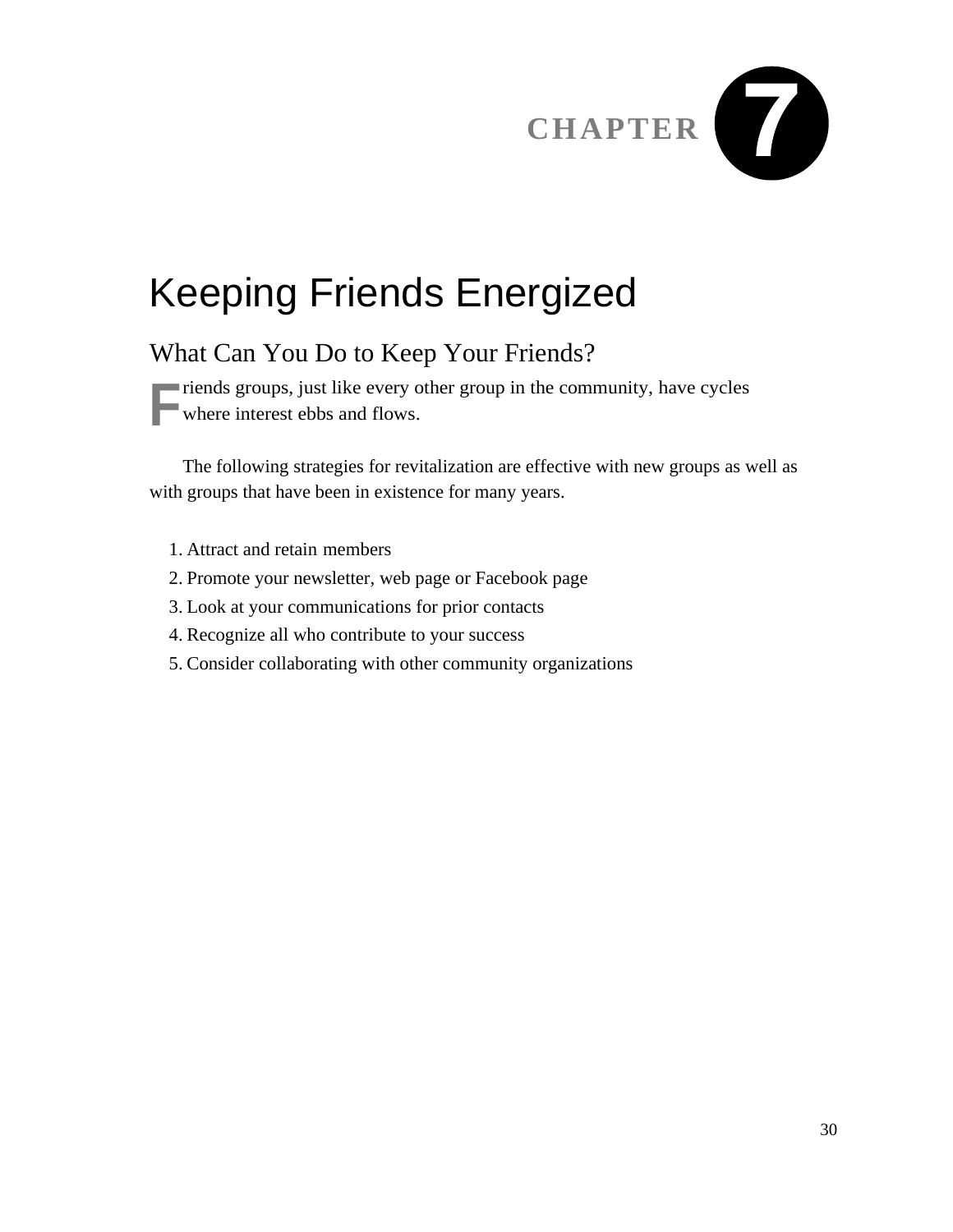

## Establishing Friends Legal Status

**I** ncorporation is the first of six steps in establishing the legal status of your<br>Friends organization in Connecticut. There are required filings with both ncorporation is the first of six steps in establishing the legal status of your the state and federal governments. The process may seem intimidating, but if you proceed step-by-step, it is more time-consuming than difficult. The suggestions below should not be considered legal advice.

#### Essential steps

| Step 1: Incorporate as an organization in Connecticut. - State    |
|-------------------------------------------------------------------|
| Step 2: Obtain an employee identification number (EIN). - Federal |
| Step 3: Obtain tax-exempt status (501(c)3). - Federal             |
| Step 4: Obtain Connecticut Income Tax exemption. - State          |
| Step 5: Obtain Connecticut Sales and Use Tax exemptions. - State  |
| Step 6: Register as a charitable organization. - State            |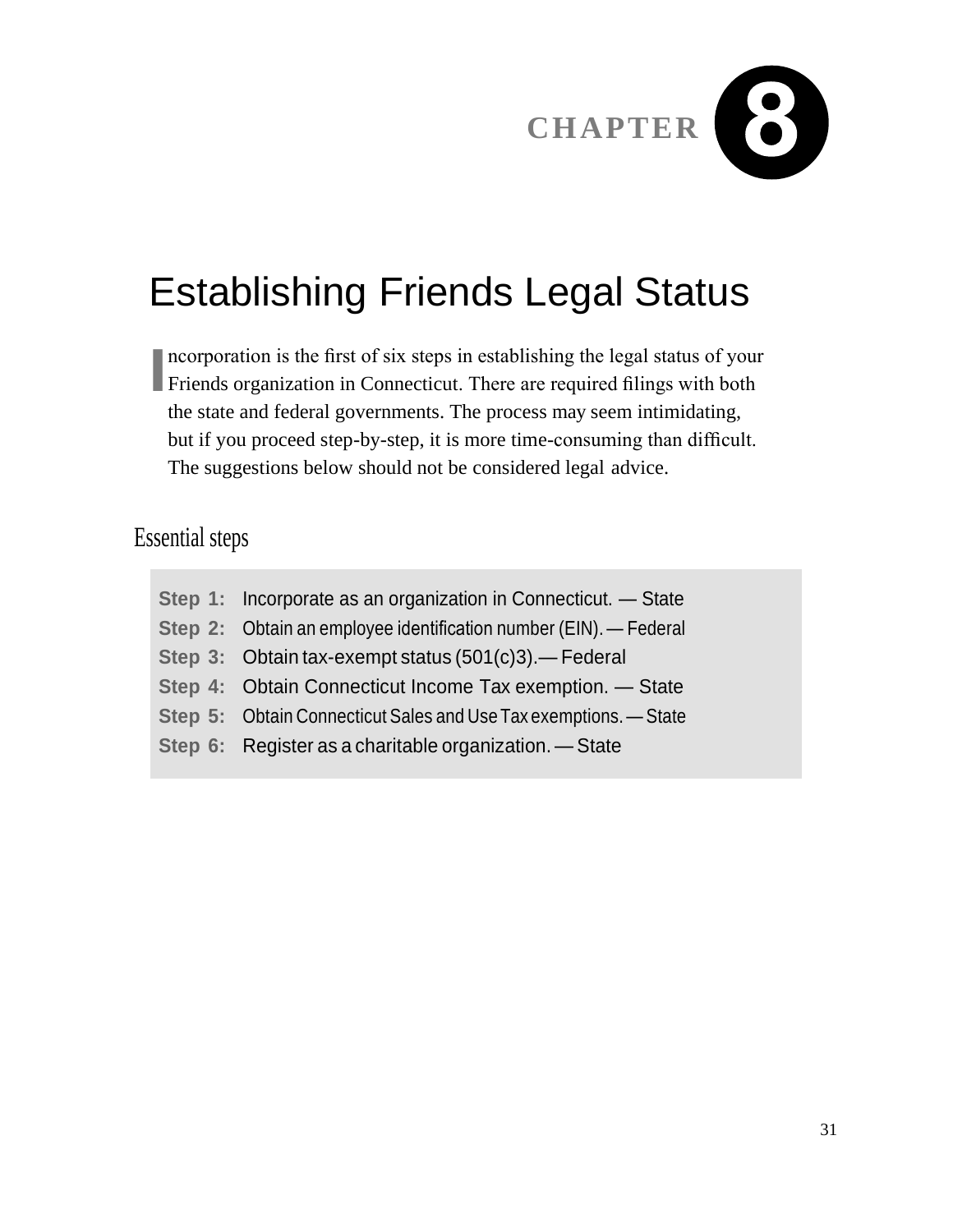#### Step 1: Incorporate

- Applicants are required to select a unique name for their organization. There in form to complete to reservea name.
- The information needed to complete the application will be in your organization's bylaws.
- Tofacilitatefuturefederalfilings,includeinyourapplicationasectionon dissolution and specify the organization's purpose.The Connecticut Secretary of State's office suggests that groups contact the IRS before completing the application for incorporation.
- Organizations are required to name a "registered agent" for incorporation. The agent for a new Friends group is generally the public library itself.

#### Step 2: Obtain a Federal Employer Identification Number (EIN)

#### What is an EIN?

- An Employer Identification Number is a federally assigned ID number for an organization.
- It is similar to a Social Security Number for an individual; the Internal Revenue Service assigns it.
- An EIN is also referred to as the federal tax identification number.

#### How do you apply?

- The IRS website at [www.irs.gov](http://www.irs.gov/) has very clear instructions for applying.
- You can apply to the Internal Revenue Service by phone, mail, or online.
- Complete IRS Form SS-4 (Application for Employer Identification Number).

#### Step 3: Obtain federal tax-exempt status  $(501(c)(3))$

#### Tips on tax exempt status

- The Friends group must be a registered corporation in Connecticut to apply.
- It may take 3-6 months for the status to be granted.
- Groups may raise funds by noting, "Application for tax-exempt status is in process."
- Organizations may be required to file IRS form 990 if they exceed a monetary threshold.
- Excellent guidelines are available on the Connecticut Council for Philanthropy webpage at www.ctphilanthropy.org.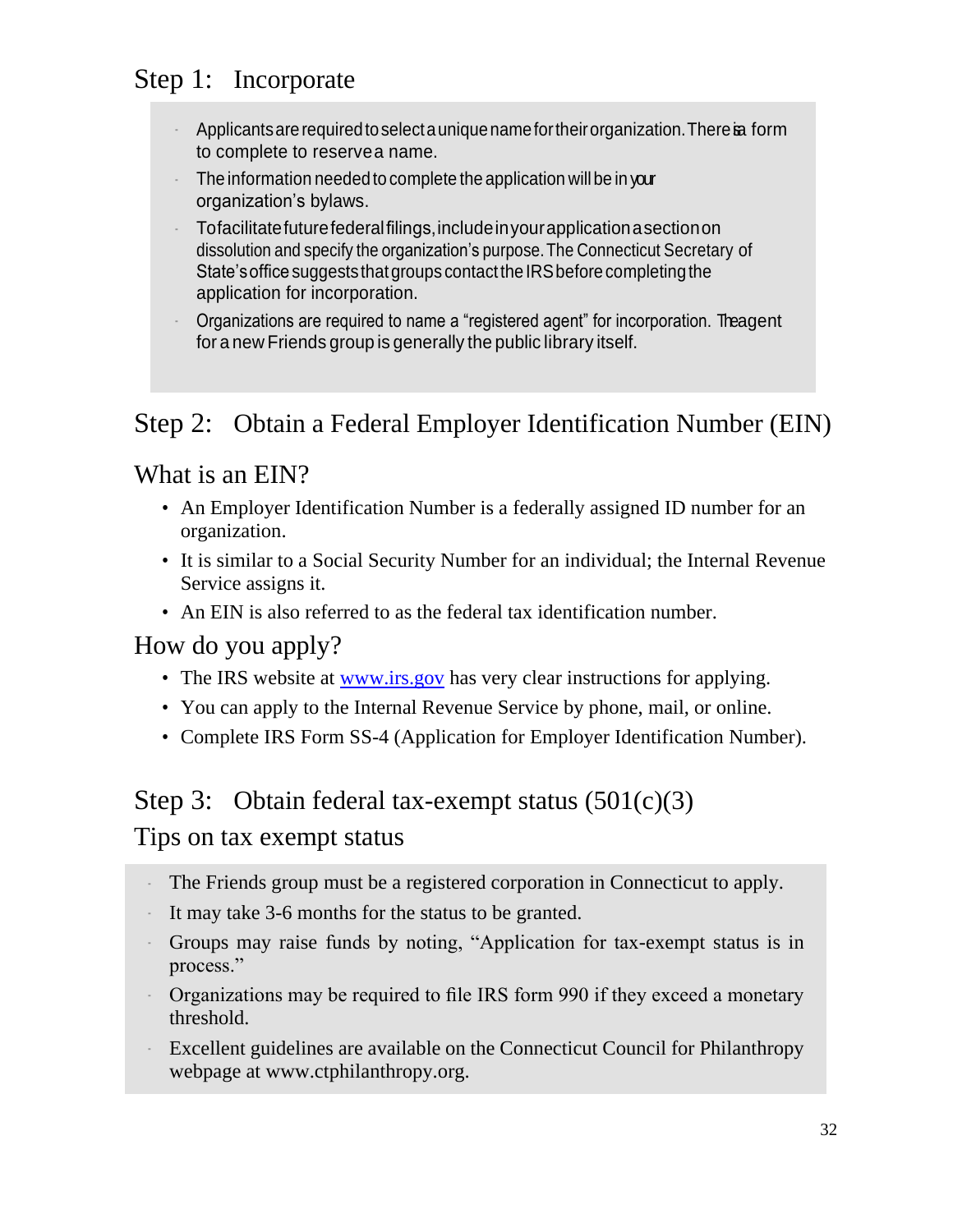#### Step 4: Obtain Connecticut Income Tax exemption

Submit a copy of your *IRS determination letter* along with a completed *Application for Tax Registration Number (REG-1)* to the Connecticut Department of Revenue Services at *[www.ct.gov/drs](http://www.ct.gov/drs)*.

#### Step 5: Obtain Connecticut Sales and Use Tax exemption

Nonprofit organizations that sell goods or services are generally required to obtain a *Connecticut Sales and Use TaxPermit* and to collectsalestax on those sales. There are exceptions to the general rule. For example, a nonprofit organization may make sales at up to 5 fundraising events per year without collecting sales tax.

#### Step 6: Register as a charitable organization

- The Connecticut Solicitation of Charitable Funds Act requires that most organizations register with the Department of Consumer Protection if they solicit money for charitable purposes even if the Friends group is incorporated and has tax-exempt status.
- Registration is with the Connecticut Attorney General's Office at *[www. c](http://www/)t.gov/ag*. See the section on Charities.

#### Legal Limits on Friends Political Activity

**A** nonprofit organization (that is, one that has applied for and/or has been granted 501(c)3 status by the Internal Revenue Service) has some nonprofit organization (that is, one that has applied for and/or has limitations placed on it in regards to political activity. For Friends, this means that if you, as a group, lobby legislators or participate in political campaigns, you need to know the legal limits.

#### Can the Friends endorse a candidate for office?

- No! Friends groups are prohibited from endorsing or financially supporting a candidate for office, whether at the federal, state, or local level.
- Friends (and other non-profits) cannot make partisan comments in official organization publications or at official functions.
- Friends groups may invite political candidates to speak at their events without jeopardizing their status.
- For more information regarding political activities of charities, see the IRS publication, *Election YearIssues*, available from the IRS website a[t](http://www.irs.gov/) *[www.irs.gov](http://www.irs.gov/)*.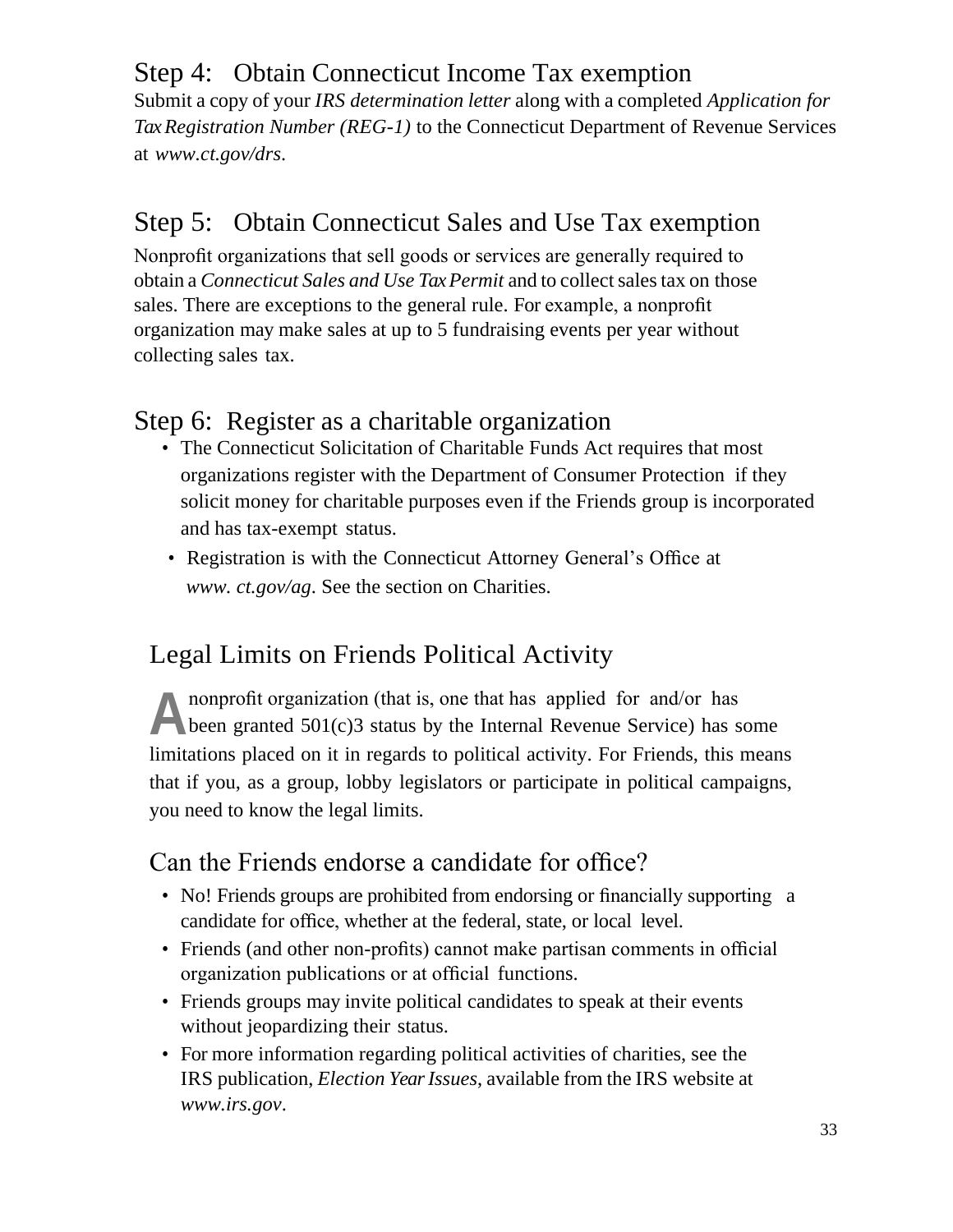#### Do Friends Groups Need Insurance?

A recurring question on FOCL Forum and to the Friends of Connecticut Libraries is "Do we need Insurance?" There is no clear cut answer. Each group must consider both its own activities and the specifics of the insurance coverage of the local library and municipality. Here are some questions you should consider.

Why would the Friends consider purchasing Insurance?

- 1. Insurance can protect the organization, its officers, volunteers and board members in case of a lawsuit. Generally, the concerns of Friends are that people might be injured at Friends sponsored events.
- 2. General Liability Insurance is similar to homeowners insurance. It provides protection from personal injury claims and against loss from fire or other covered perils. This may be especially important if you operate a book store or store books for a sale.

What activities leave groups most vulnerable to lawsuits?

- 1. The group engages in activities open to the public.
- 2. The group sponsors and pays directly (to the vendor or performer) for activities which occur at the Library. There is a lower risk if the group reimburses the Library for these expenses.
- 3. The group operates a bookstore in another location other than the library. If the store is operated in the library there may be an increased risk if the store has its own separate entrance apart from the library entrance(s).
- 4. The group has employees and/or large assets. If the group has employees there are other types of insurance that must be considered and the group should consult an insurance professional.

Are Friends covered under the Library's General Liability Policy?

- 1. Groups need to consult with the library and the municipal office that deals with liability issues**. It is advisable to get a detailed response in writing regarding this issue.**
- 2. If the Friends hold events in the library they may be covered by the library/municipality policy. If alcohol is served at the event it is usually not covered by the library/municipal policy. The separate policy for the group referenced above may provide coverage provided that there is no charge for the alcohol. If there is a charge a separate policy (or a rider to the liability policy) is needed.
- 3. In Connecticut, non-profit corporations are governed by the Connecticut Revised Nonstock Corporation Act (the "CRNSCA"). The CRNSCA specifies that individual directors are not personally liable for negligence if the director has acted in good faith and in what the director reasonably believed is in the best interest of the corporation. While this is true, it does not prevent a director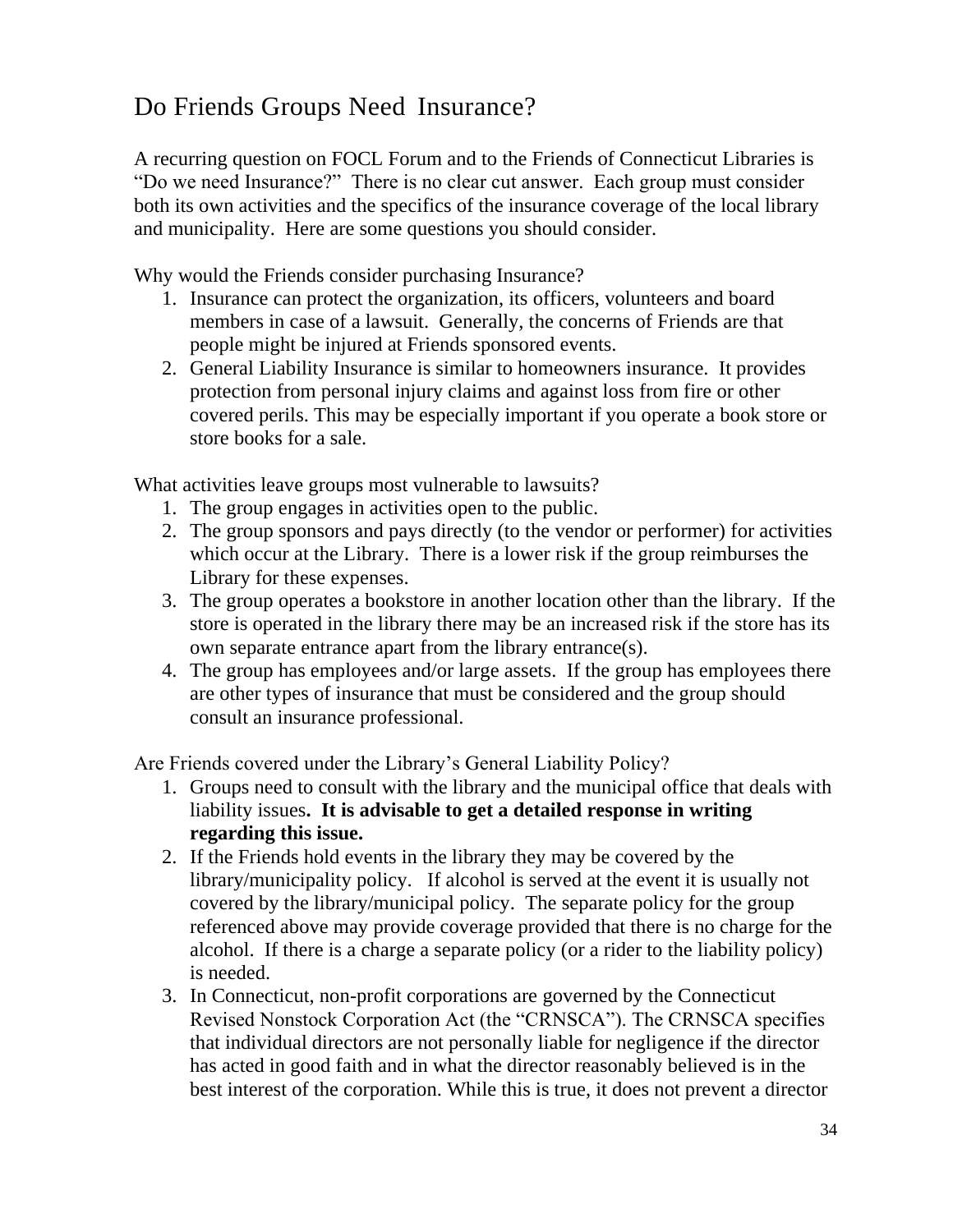from being sued. It may still cost you money to hire an attorney to appear and get the case dismissed, etc. Some homeowner's policies will provide coverage for this exposure (some have specific requirements about notification that you serve on the board, etc.). It is much more prudent to purchase a "Directors and Officers" Liability policy to provide coverage for the actions of the board of your group.

What type of insurance do Friends most commonly purchase?

- 1. General Liability Insurance
- 2. A Business Owners Liability Policy especially if a bookstore is operated at a site other than the library
- 3. Directors and Officers Liability Insurance
- 4. Some type of theft or employee dishonestly coverage. This is important if a group has a large amount of money flowing through the group annually or if the group is managing a large amount of assets. (Some General Liability Policies provide this coverage)

Who should you consult before making a decision?

- 1. The library or municipal official responsible for risk management.
- 2. Local insurance agents/brokers. It would be wise to consult more than one to get information on the costs and coverage of several different proposed policies. Once coverage is in place it is advisable to "shop" the coverage periodically.
- 3. An attorney if your situation is complicated or you are unsure of advice/decisions you may have received from the municipality.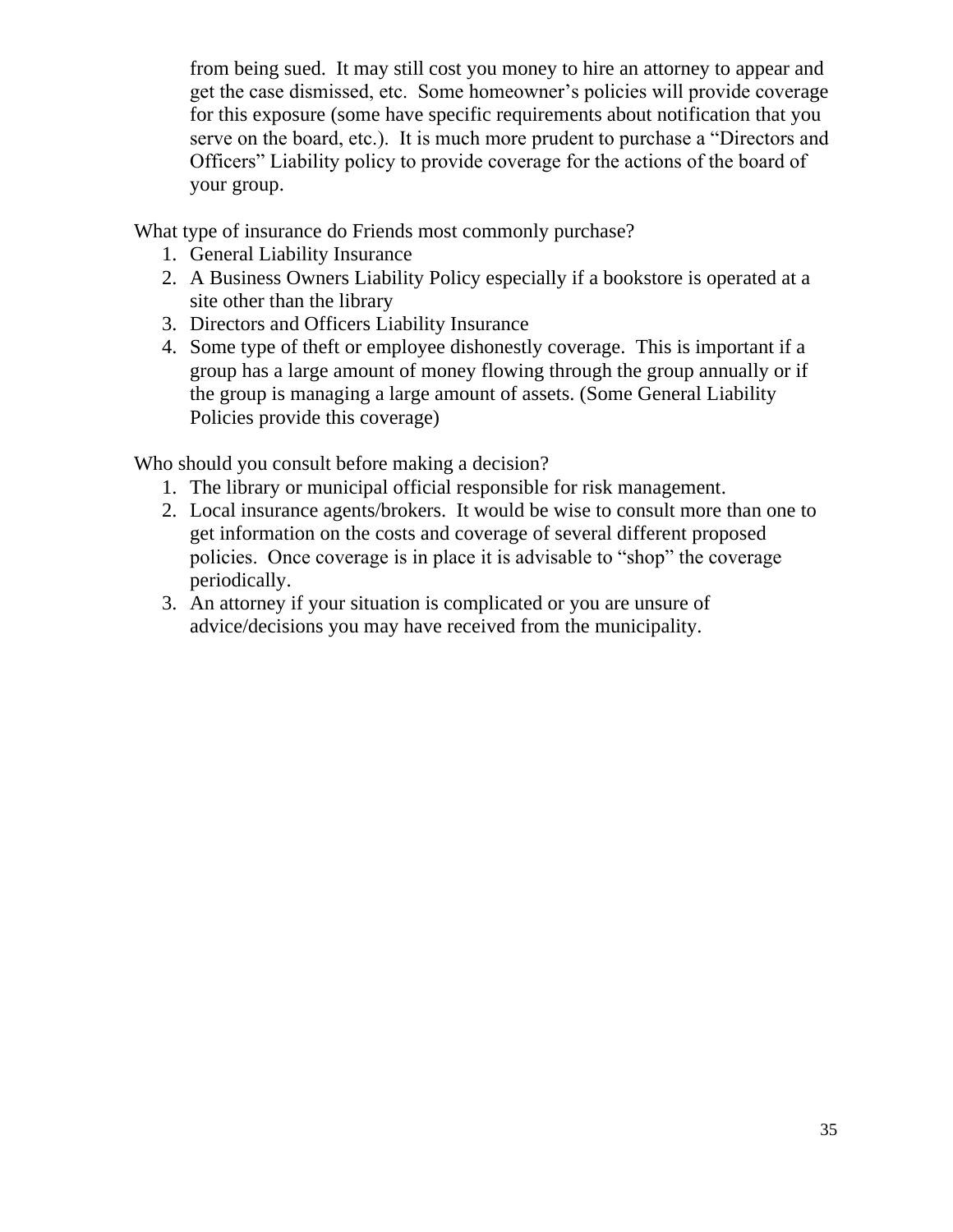

## Sample Mission Statements

#### What is a Mission Statement?

- A mission statement defines the core purpose of a group—the reason for its existence. It states what the organization does, for whom, and where. It should be no longer than a paragraph, easily understood, and free of jargon.
- Your Friends group will have had a start on its mission statement in the original resolution presented to the public when the group was in its formative stages.

#### How Will the Mission Statement Be Used?

- You will use the same, or very similar, language to describe the purpose of your organization in the bylaws.
- A version of your mission statement will appear as the purpose of the group in your application to the State of Connecticut for incorporation
- The mission statement should be prominent in all Friends printed and promotional material.
- The mission statement will be used to keep the board focused and on track and in lobbying on behalf of the organization.

#### Sample Mission Statements of Friends Groups

- The Friends of the James V. Brown Library brings together a group of citizens who actively support the library through advocacy, volunteer services and fundraising.
- The purpose of the Friends shall be to further the services of the Willoughby Wallace Memorial Library to the community by arranging for art, music and other cultural and educational exhibits and activities of interest to all ages.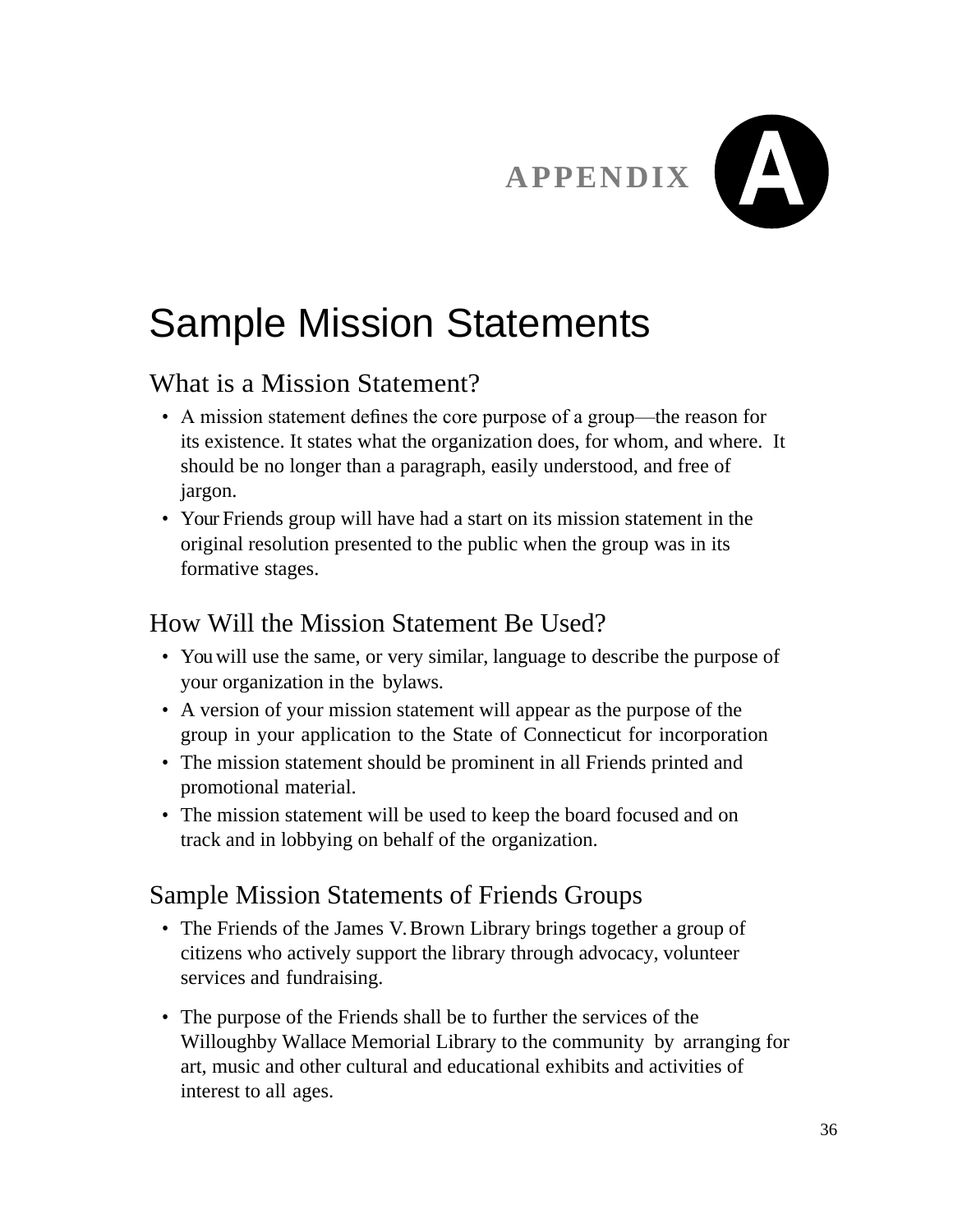- The purpose of the Friends is to bring together individuals interested in the Johnson County Library System, promote informed community interest in library functions, resources, services and needs, and to raise supplementary funds for the Johnson County Library.
- The purpose of the Friends shall be to maintain an association of persons interested in good library service; to increase the facilities and service of the Cora J. Belden Library; and thus to enrich the cultural opportunities available to the citizens of Rocky Hill.
- The purpose of the Friends of Killingly's Bugbee Library shall be to focus public attention on library services, facilities, and needs, and to encourage donations, gifts, endowments, and bequests to the library, thereby stimulating increased usage and enhancement of library resources and services, and thus helping enrich the lives of the local community.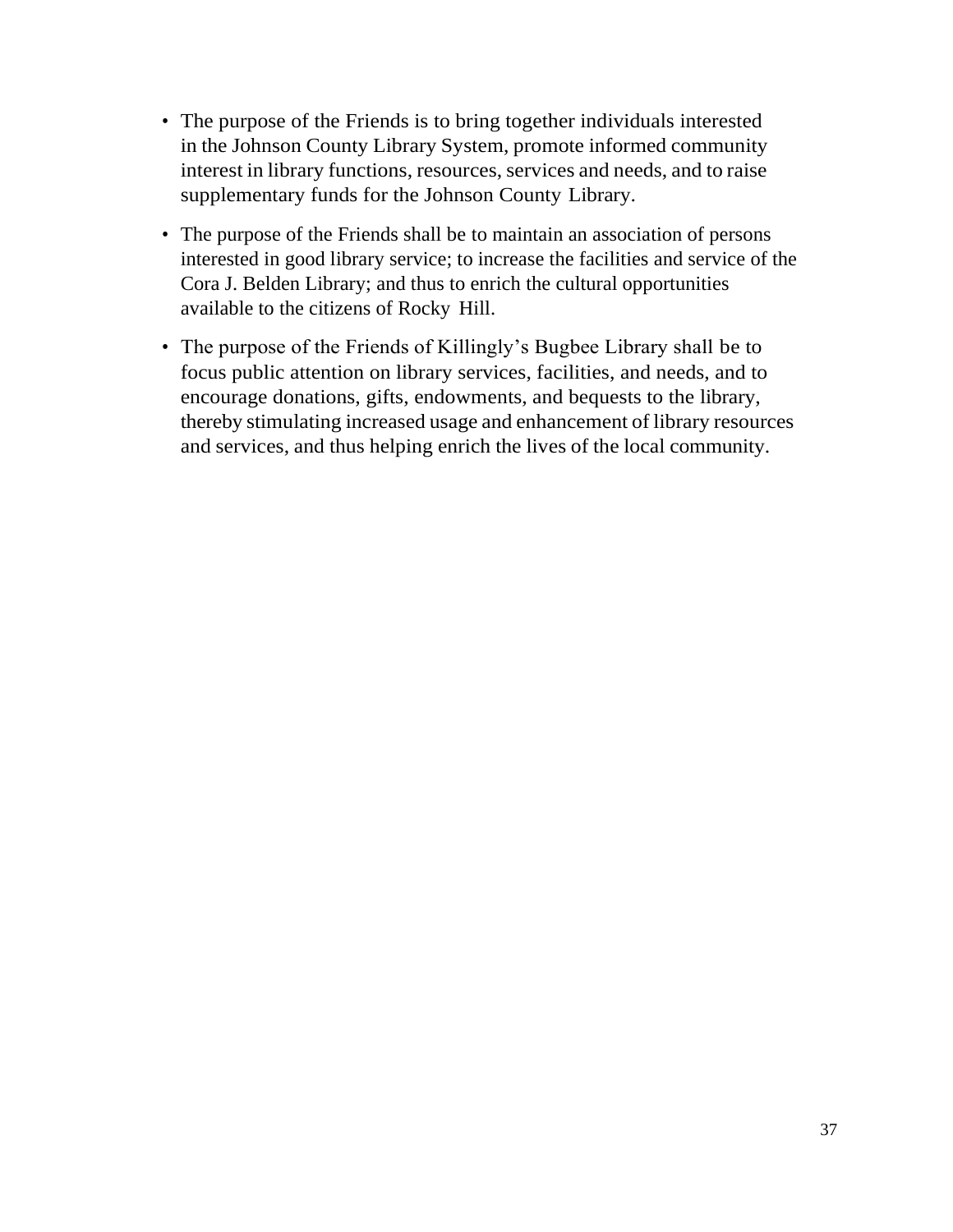## **APPENDIX**



## Sample Bylaws

**C** hapter 3 includes a discussion of the need for bylaws, the elements of bylaws, and some suggestions for Friends groups writing bylaws. Below hapter 3 includes a discussion of the need for bylaws, the elements of are two examples of the bylaws for Connecticut Friends groups, the Friends of the Cora J. Belden Library in Rocky Hill and the Friends of the E. C. Scranton Memorial Library in Madison. The FOCL *website at [www.cslib.org/](http://www.cslib.org/focl) [focl](http://www.cslib.org/focl)* contains links to the bylaws of several other Connecticut Friends groups.

Note, in particular, in the Belden bylaws:

- Article II—Purpose—This is essentially the mission statement of the group.
- Article III—Membership—Specific dollar figures are not set, butguidelines for setting dues are.
- Article V—Meetings —The annual meeting is set for "spring," rather than a specific date, such as, " the third Wednesday of May at 2 p.m." Some groups set no date at all, but specify that the executive committee will set the date.
- Article VII—Activities and dissolution. The dissolution clause is required for any Friends group seeking 501(c)3 status.

#### **Friends of the Cora J. Belden Library Articles of Association**

#### **Article I Name**

The name of the Association shall be Friends of the Cora J. Belden Library.

#### **Article II Purpose**

Section 1.

It is recognized that the administration of the Cora J. Belden Library is vested in the town of Rocky Hill through the Town Council, the Library Board of Trustees, and the Library Director.

#### Section 2.

The purpose of the Friends shall be to maintain an association of persons interested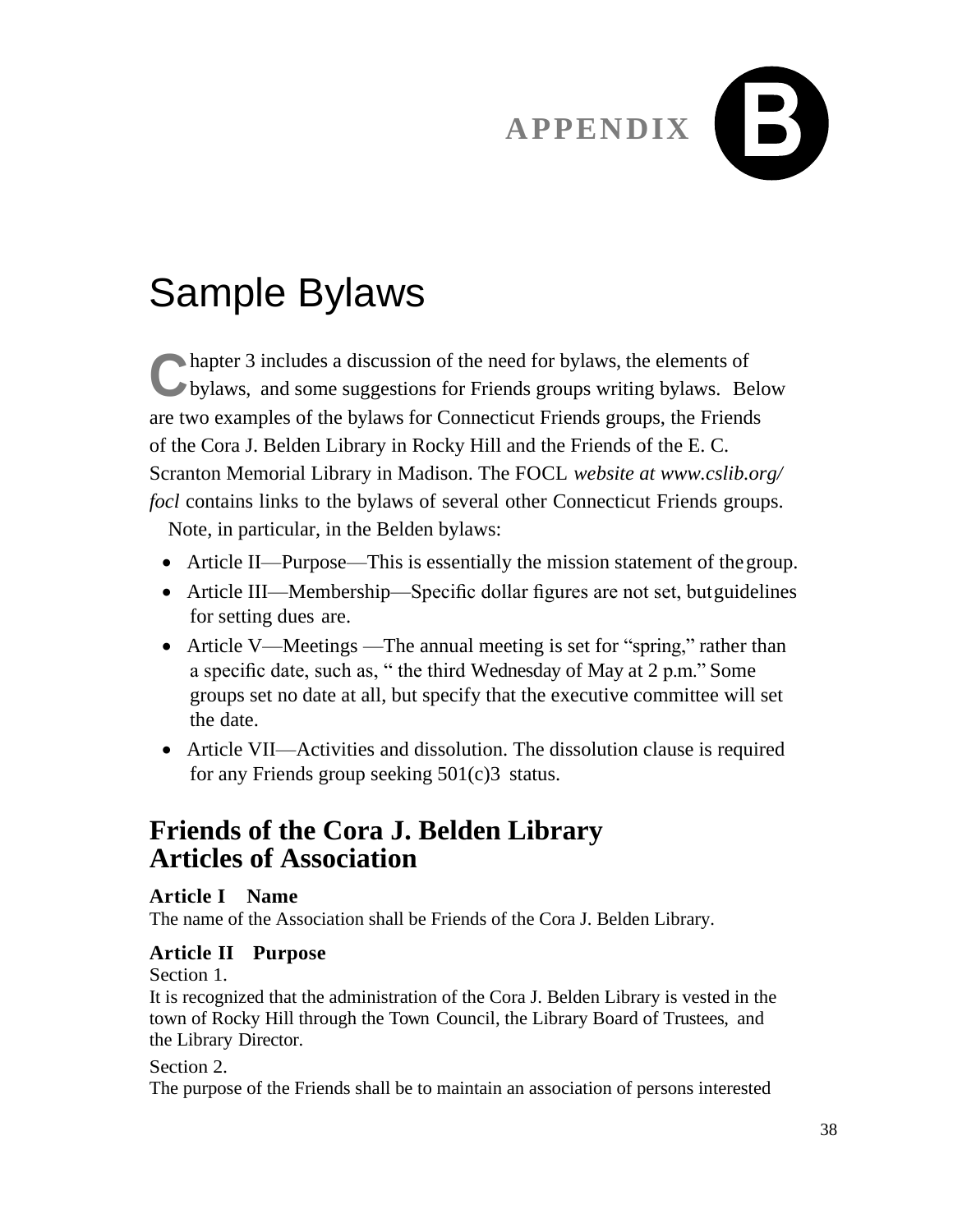in good library service; to increase the facilities and service of the Cora J. Belden Library; and thus to enrich the cultural opportunities available to the citizens of Rocky Hill.

Section 3.

The activities of the Association shall include sponsorship of special projects; informing the public of the resources and services of the library, securing materials that are beyond the command of the ordinary library budget, and performing other services deemed helpful to the Library.

#### **Article III. Membership**

Section 1.

Membership in this organization shall be open to individuals, organizations, and businesses in agreement with its purposes.

Section 2.

There shall be various categories of membership as determined by the Executive Board. There shall be, at minimum, Household category and a Life Member category. Dues of each category shall be determined annually by the Executive Board prior to the Annual Meeting.

Section 3.

Life Membership shall be available to an individual only. Upon payment of the prescribed dues charge for Life Member category, such an individual shall be relieved of payment of dues thereafter.

Section 4.

Each member who has paid dues shall be entitled to one vote.

#### **Article IV Officers**

Section 1.

The officers of this Association shall be a President, a Vice President, a Secretary, a Corresponding Secretary, and a Treasurer. The officers of the Association, along with at least two other individuals, shall constitute the Executive Board. The Library Director or designee, shall be an ex-officio member of the Board.

Section 2.

The Executive Board shall meet at the call of the President. A majority of the Board shall constitute a quorum.

Section 3.

The direction of affairs of this Association shall rest with the Executive Board, the President acting as chairman.

Section 4.

The President may appoint chairpersons of standing and ad-hoc committees. Standing committees shall be Membership, Program, Publicity/Public Relations, Finance, and Gifts and Endowments. Other standing or ad-hoc committees shall be formed as deemed necessary, with the approval of the Executive Board.

Section 5.

The President is an ex-officio member of all committees with the exception of the Nominating Committee.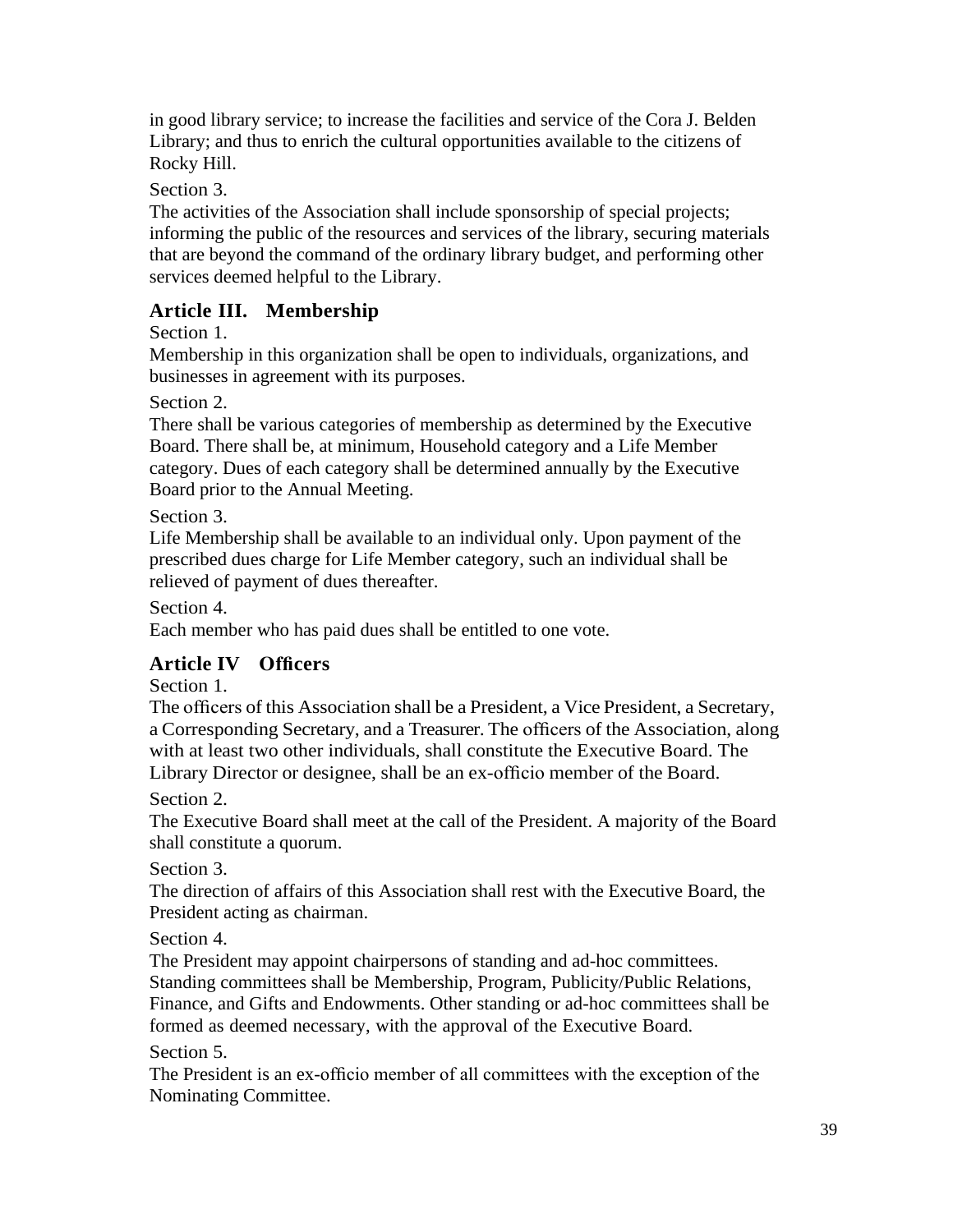Section 6.

Nominations for officers and the Executive Board shall be presented by a Nominating committee of at least two, to be appointed by the Board.

Section 7.

The officers of the Executive Board shall be elected at the annual meeting.

Section 8.

Vacancies arising on the Board shall be filled by appointment made by the remaining Board members.

#### **Article V Meetings**

Section 1.

This association shall hold its annual meeting in the Spring for the purpose of election of officers, to receive various reports, and to enact other business. Public notice shall be made prior to the meeting.

Section 2.

Additional meetings shall be scheduled as recommended by any special committees and approved by the Board.

#### **Article VI Funds**

Section 1.

Adequate books of account shall be maintained by the Treasurer who shall be responsible thereof.

Section 2.

All checks shall be signed by the Treasurer or President.

Section 3.

The Executive Board shall appoint an accountant, not an officer, to review the Treasurer's books prior to the annual meeting.

Section 4.

No member of this Association shall be liable except for unpaid dues; and no personal liability shall in any event be attached to any member in connection with any of its undertakings.

Section 5.

The fiscal year of this Association shall be from July 1 to June 30.

Section 6.

One-half of the dues paid by each Life Member shall be held by the Treasurer and shall be expended by the Association.

#### **Article VII Activities and Dissolution**

Section 1.

Notwithstanding any other provision of these articles, the Association is organized exclusively for one or more of the following purposes: religious, charitable, scientific, testing for public safety, literary, or educational purposes, or to foster national or international amateur sports competition (but only if no part of its activities involve the providing of facilities or equipment) or for the prevention of cruelty to children or animals, as specified in Section 501 (c) (3) of the Internal Revenue Code of 1954.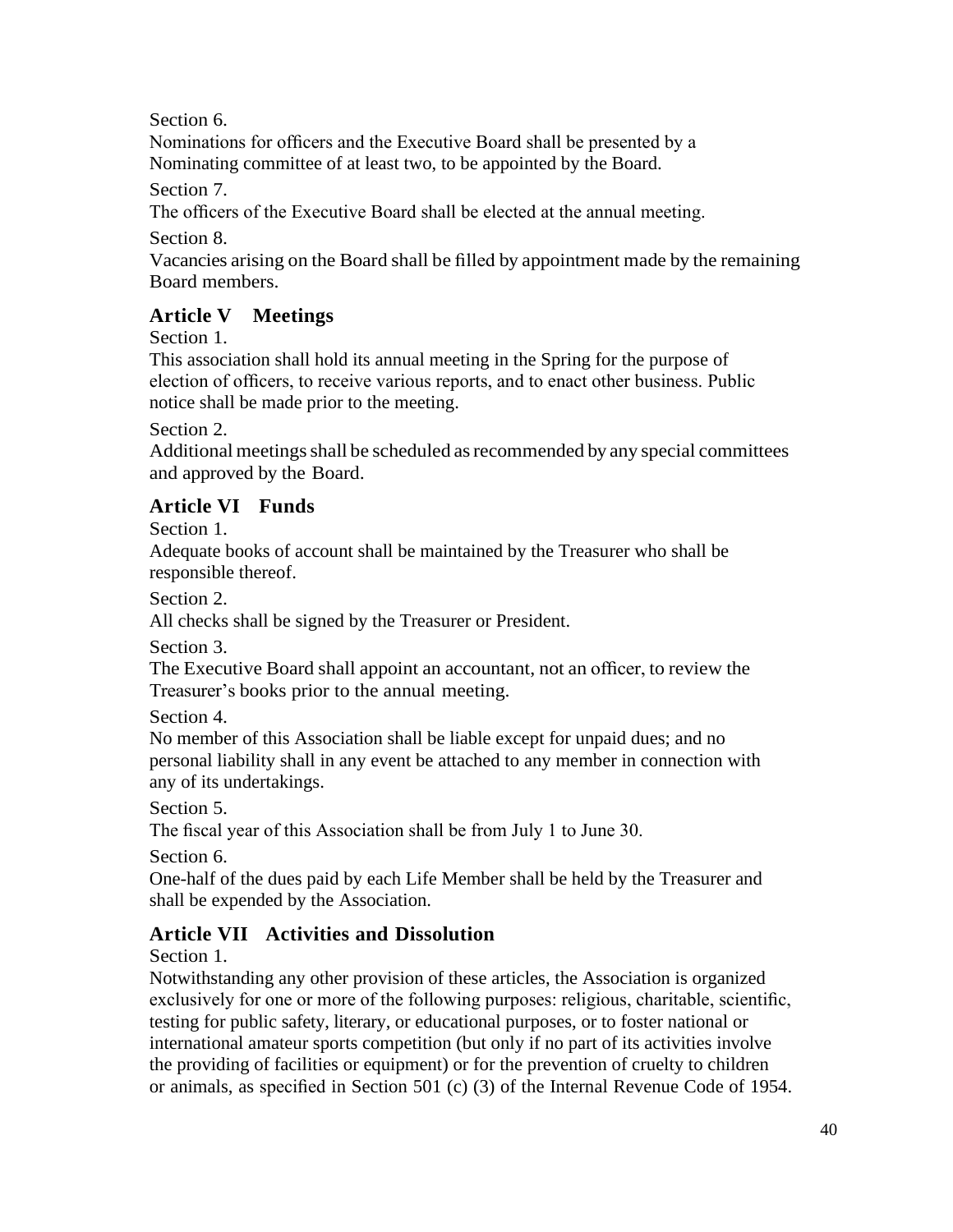Section 2.

No substantial part of the activities of the Association shall be carrying on propaganda, or otherwise attempting to influence legislation (except otherwise provided by Internal Revenue Code Section 501 (h), or participating in, or intervening in (including the publication or distribution or statements), any political campaign on behalf of any candidate for public office.

#### Section 3.

No part of the net earnings of the Association shall inure to the benefit of any member, trustee, director, officer of the Association, or any private individual (except that reasonable compensation may be paid for services rendered to or for the Association), and no member, trustee, or officer shall be entitled to share in the distribution of any of the assets upon dissolution of the Association.

#### Section 4.

In the event of dissolution of the organization, the assets of the Association shall be distributed for one or more exempt purposes within the meaning of Section 501 (c) (3) of the Internal Revenue Code or corresponding section of any future Federal tax code, or shall be distributed to the Federal Government, or to a state or local government, for a public purpose.

#### **Article VIII Amendments**

These Articles of Association may be amended on prior notice at any meeting of this Association, by a three-fourths vote of the members present, provided that notice of the proposed change was provided with all notices of the meeting.

Approved June 14, 2006

#### **Friends of the E. C. Scranton Memorial Library Constitution and By-Laws**

#### **Article I Name**

The name of this association shall be the Friends of the E. C. Scranton Memorial Library. It shall be a non-profit, non-sectarian, non-political organization.

#### **Article II Purpose**

Section 1.

The purpose of the Friends shall be:

- a To foster closer relations between the Scranton Library and the residents of the town of Madison.
- b To promote knowledge of functions, resources, services and needs of the Library.
- c To foster public support for the necessary development of the Library to the end that it may serve adequately the needs of the town.
- d To provide programs and events for the community that are compatible with the Library's policies and objectives.
- e To conduct for and on behalf of the E.C. Scranton Memorial Library the annual funds solicitation.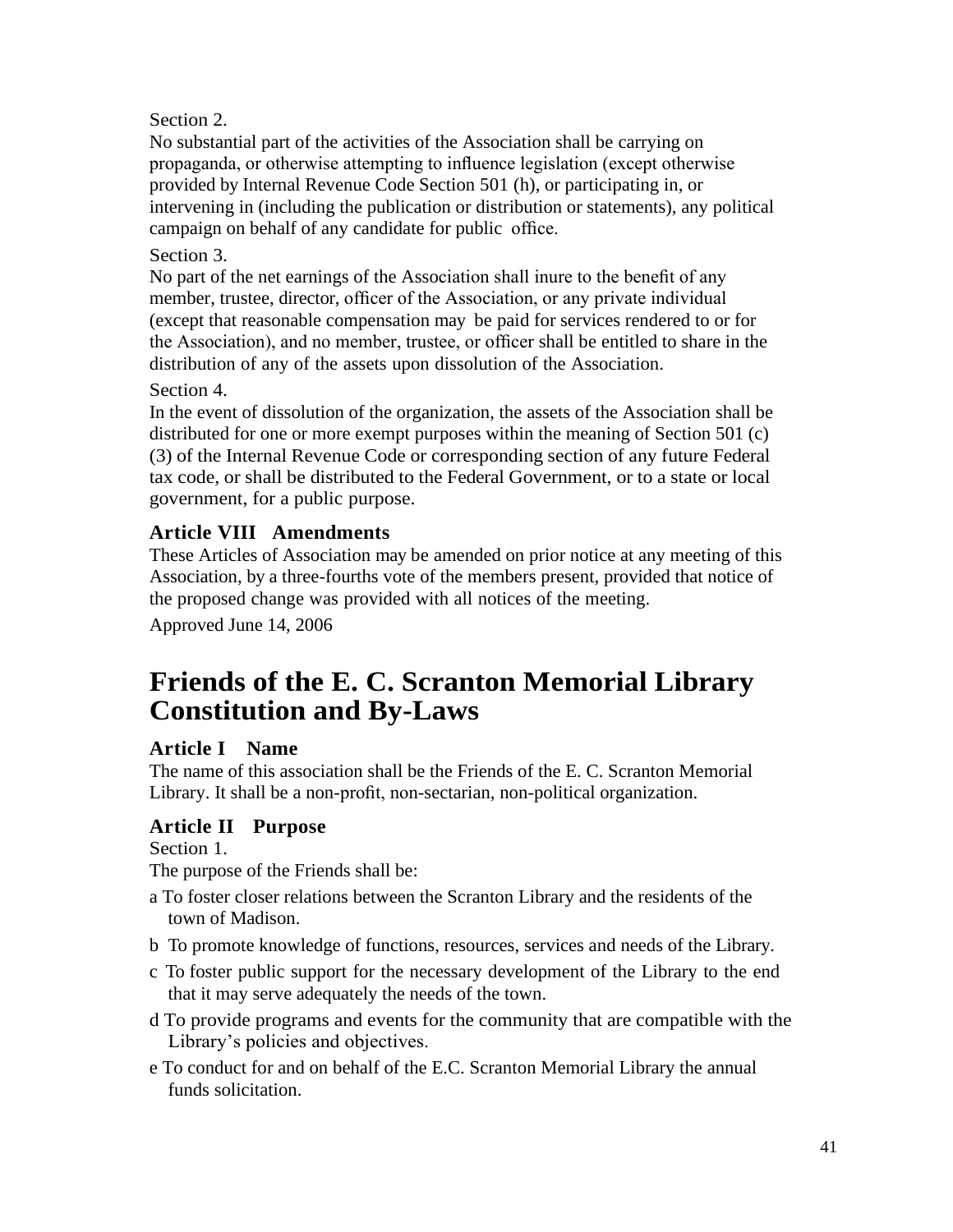It is recognized that the responsibility for the administration of the Library's finances and for the establishment of Library policy and objectives is vested in the Board of Directors of the corporation.

#### **Article III Membership**

Section 1.

All persons who donate funds or services to the Library, during the current fiscal year, shall be considered members of the Friends, for that year.

#### **Article IV Officers**

Section 1.

The officers of the Friends shall be an Executive Board which shall consist of a President, a Vice-President, a Secretary and a Treasurer, and at least three Membersat-Large and the Executive Librarian as an ex-officio member.

#### **Article V Funds and Liability**

Section 1.

Activities of the Friends shall be self-supporting. All funds accrued by the Friends organization shall be deposited to the account of the Friends of the E.C. Scranton Memorial Library and shall be disbursed by the Treasurer of the Friends as authorized by the Executive Board of the Friends, to be used for the purposes of the Library. Disbursement of all sums over \$100 shall be subject to the approval of the Executive Librarian and/or the Board of directors of the E.C. Scranton Memorial Library.

Section 2.

No personal liability shall in any event be attached to any member of this association in connection with any of its undertakings.

Section 3.

In the event of the dissolution of the Friends, all funds shall be disbursed to the E.C. Scranton Memorial Library.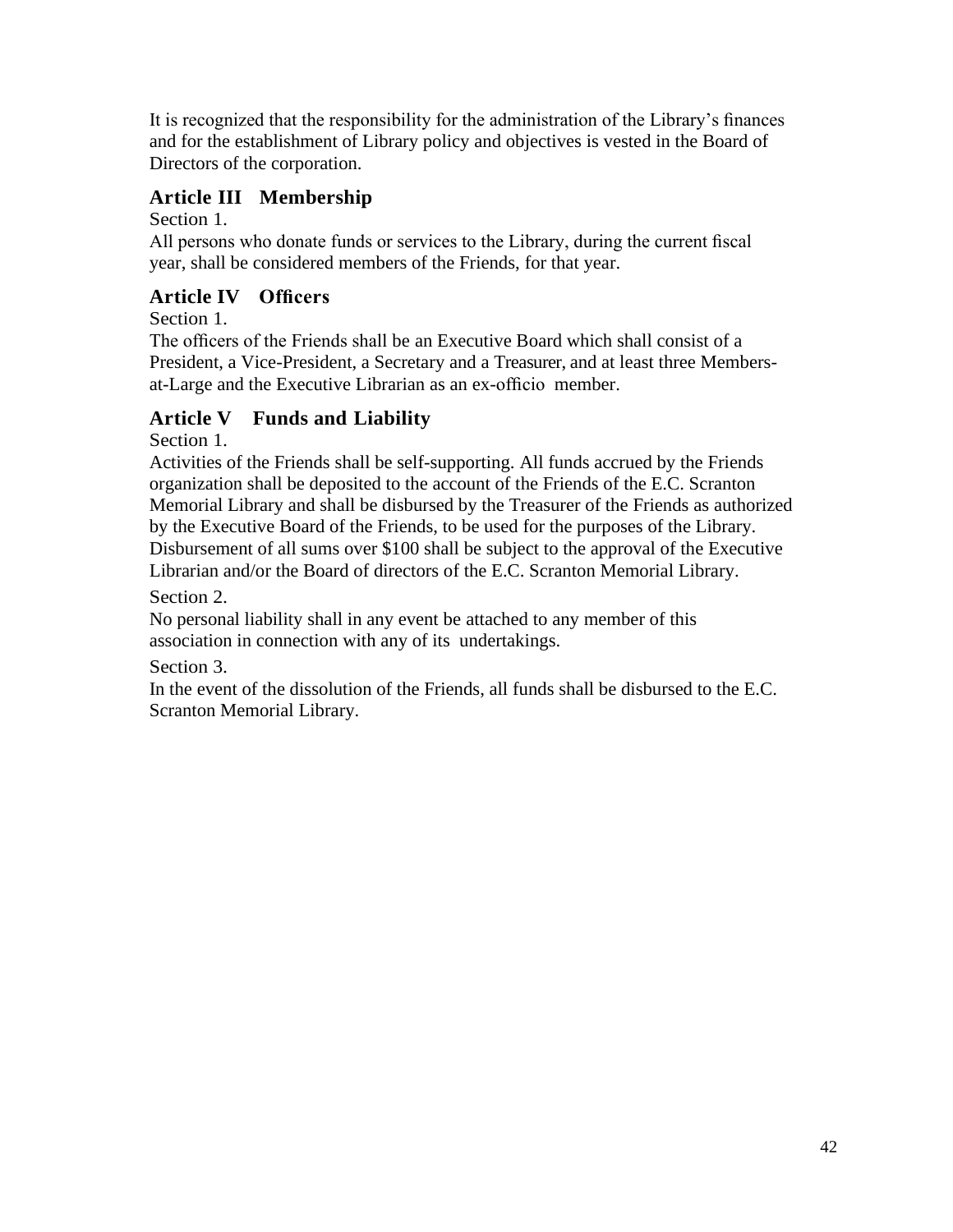# **APPENDIX**

## **Glossary**

elow is glossary of library acronyms and terms that may be helpful to **B** elow is glossary of library acronyms and terms that may be he Friends as they attend meetings and participate in discussions.

**ACLB (Association of Connecticut Library)** Boards An organization for the trustees of public libraries in the state. ACLB sponsors workshops and meetings for trustees.

**ACLPD (Advisory Council for Library Planning and Development)** An advisory committee to the State Library Board. May create Task Forces to work on specific projects.

**ALA (American Library Association)** The oldest and largest organization of librarians and libraries in the country. ALA provides leadership for the development, promotion, and improvement of library and information services and the profession of librarianship in order to enhance learning and ensure access to information for all.

**Bibliomation** Bibliomation is Connecticut's largest library consortium. Bibliomation is Connecticut's only open source consortium.

**CT Humanities (CTH)** is a non-profit affiliate of the National Endowment for the Humanities. CTH connects people to the humanities through grants, partnerships, and collaborative programs. CTH projects, administration, and program development are supported by state and federal matching funds, community foundations, and gifts from private sources.

**CLA (Connecticut Library Association)** An association for all Connecticut librarians. Sponsors workshops and an annual conference; provides support for librarians in various areas such as minimum salary guidelines and censorship challenges. CLA's annual Legislative Agenda lobbies for support for library legislation and funding.

**CLC (Connecticut Library Consortium**) Formed in July 2003 from the merger of the four clsus, CLC is a statewide nonprofit membership organization for public, academic, school, and special libraries providing networking, communications, cooperative purchasing, training, and other services.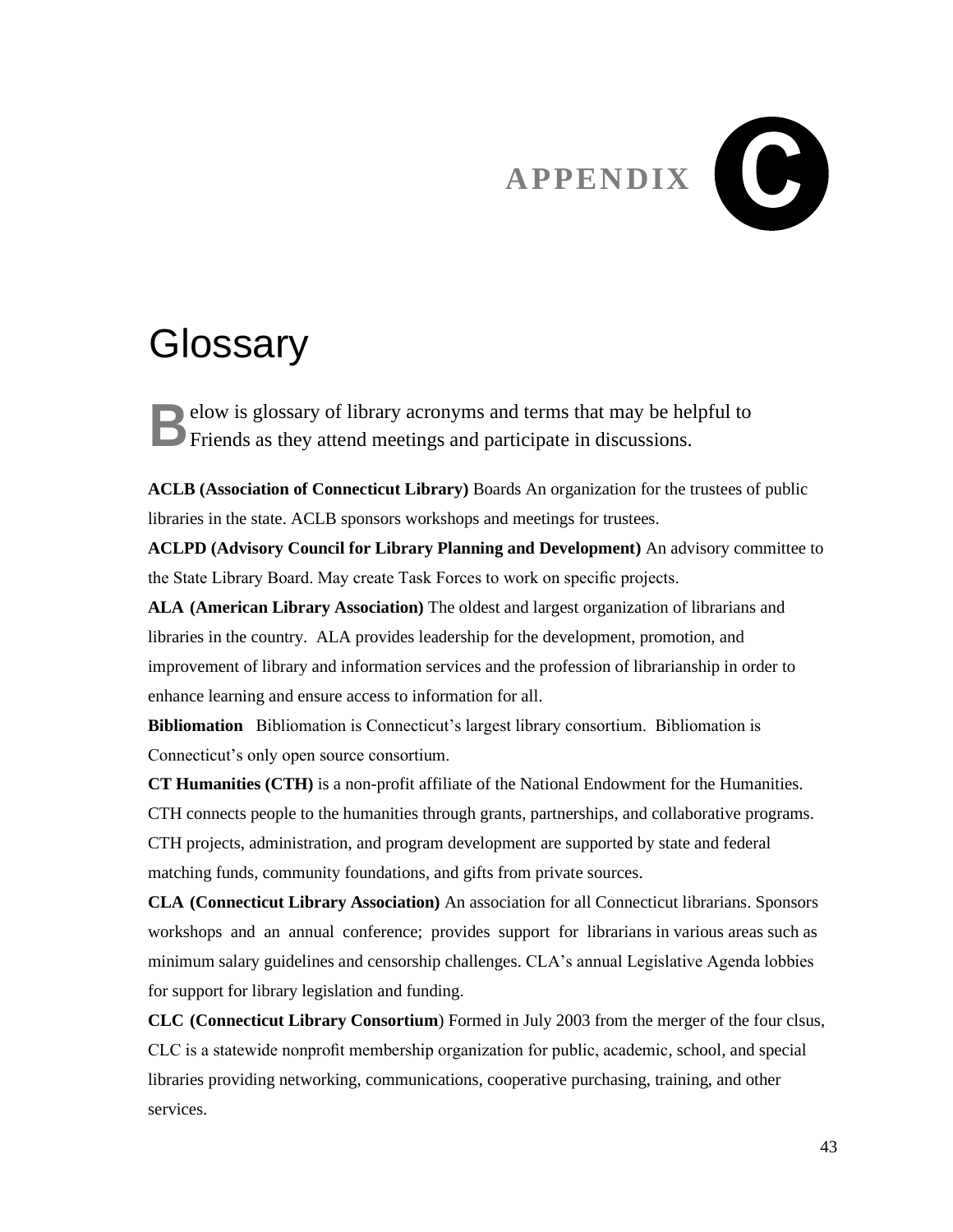**Connecticard** Statewide public library lending program, which allows Connecticut residents to use their local public library cards in all public libraries in the state.

**CSL (Connecticut State Library)** The principal library of state government, specializing in law, history, government publications, and public policy. Includes Public Records Administration, the State Archives, and the Museum of Connecticut History. The Division of Library Development provides services and consultants to libraries in the state. State Librarian: Deborah Schander

#### **CSLB (Connecticut State Library Board)**

**DLD (Division of Library Development)** - Connecticut State Library

**FOCL (Friends of Connecticut Libraries)** Statewide organization of Friends of the Library groups.

**FOCL-Forum** Electronic discussion list for Friends of libraries in Connecticut

**FOCLPOINT** Newsletter of the Friends of Connecticut Libraries

**ILL (Interlibrary Loan)** The process by which a library requests material from, or supplies material to, another library upon the request of a library user.

**IMLS (Institute of Museum and Library Services)** Federal grant-making agency that promotes leadership, innovation, and a lifetime of learning by supporting the nation's museums and libraries. It administers LSTA funds.

**LBPH (Library for the Blind and Physically Handicapped)** A unit of the Connecticut State Library

**LCI (Library Connection Inc.)** is a non-profit cooperative of libraries that share an integrated library system and other technological innovations to add through collaboration.

**LSTA (Library Services and Technology Act)** Federal funding for libraries in several areas technology, interlibrary cooperation, literacy, etc., and for state library agencies. Replaces LSCA (Library Services and Construction Act.)

**MLSC (Middletown Library Service Center)** A branch of the Connecticut State Library that provides services to public and school libraries.

**NELA (New England Library Association)** An association of librarians from all types of libraries in New England. Special interest divisions, workshops, and an annual conference.

**Researchit CT** This has Coronavirus (COVID-19) and Online Educational Resources, including CT Learning Hub, The Amistad Digital Resource, New Census Bureau Resourcs for Distance Learning and a Spanish-language portal for COVID-19 information.

**Webjunction** The Webjunction builds the knowledge, skills and confidence of library staff to power strong libraries that are the heart of vibrant communities.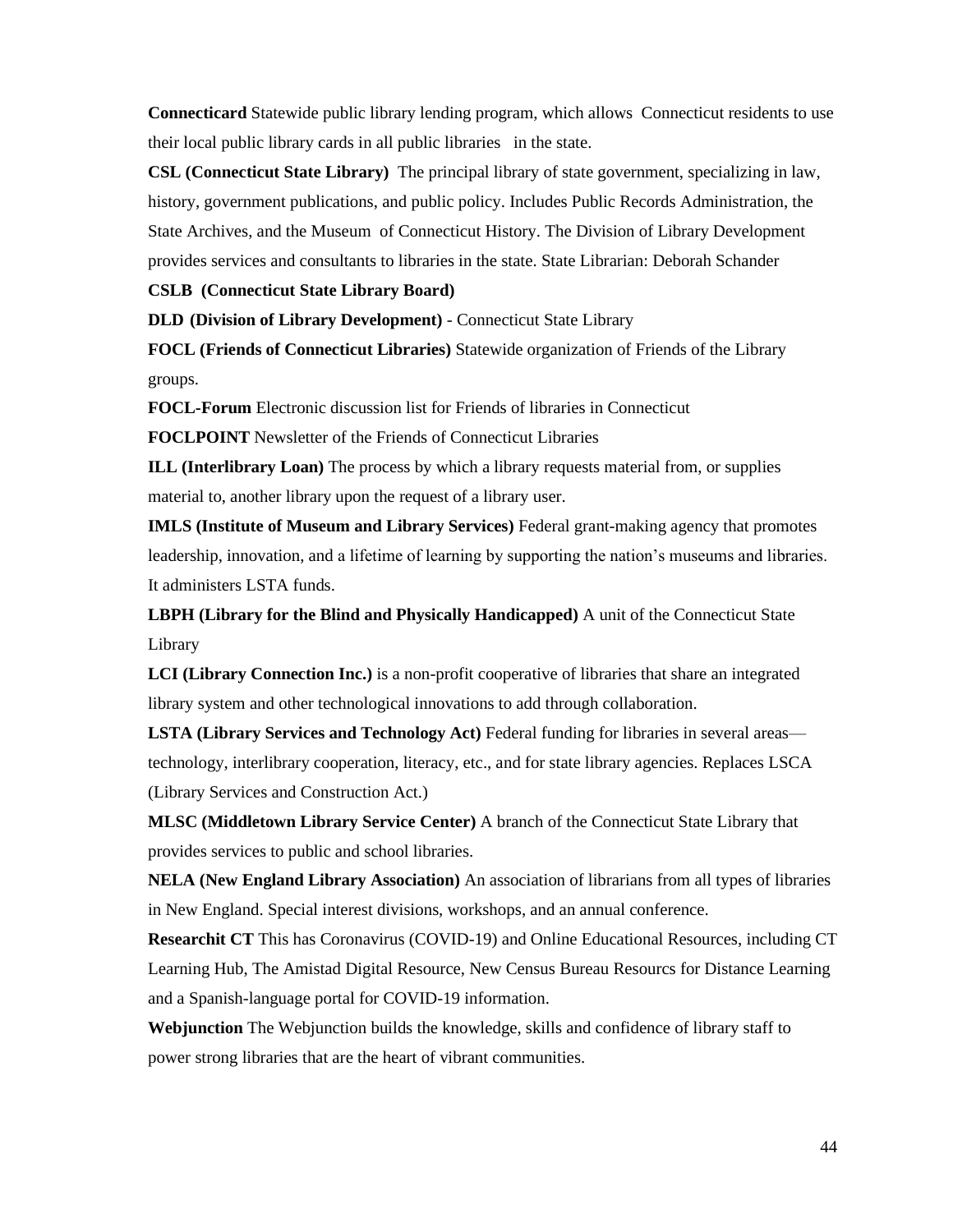

## Resources forForming Friends Groups

#### **A Basic List**

**F** ollowing is a selective list of resources on organizing Friends of the Library. Each of the organizations has a wealth of materials available Library. Each of the organizations has a wealth of materials available and a website that is very useful both for new groups and those that are up and running. The list of printed materials includes core resources for Friends.

In addition to their website, the Friends of Connecticut Libraries maintains an extensive library of printed material that is available for loan. FOCL also maintains a resource file, open to all members, containing samples of membership forms, brochures, bylaws, etc. They also have available information about other Friends activities, including fundraisers, book sales, and membership campaigns.

#### **Websites**

#### **ConnecticutAssociationofNonprofits.**

#### [www.ctnonprofits.org](http://www.ctnonprofits.org/)

A trade organization whose mission is to support and strengthen nonprofit organizations in building and sustaining healthy communities in Connecticut. The association offers resources, training, and links to outside businesses such as insurance firms specializing in serving nonprofits.

#### **Connecticut CouncilforPhilanthropy.**

#### [www.ctnonprofits.org](http://www.ctnonprofits.org/)

A resource for networking, news and information on grant making and philanthropy in Connecticut. Their website includes guidelines for "Organizing and maintaining a nonprofit corporation in Connecticut." The guidelines provide step-by-step instructions for incorporation, applying for nonprofit status, and other legal filings.

#### **Foundation Center.**

#### [www.foundationcenter.org.](http://www.foundationcenter.org/)

Authoritative source of information on private philanthropy in the United States for grant seekers, grant makers, researchers, and policymakers. Their website offers tutorials on many topics, including "Establishing a Nonprofit Corporation."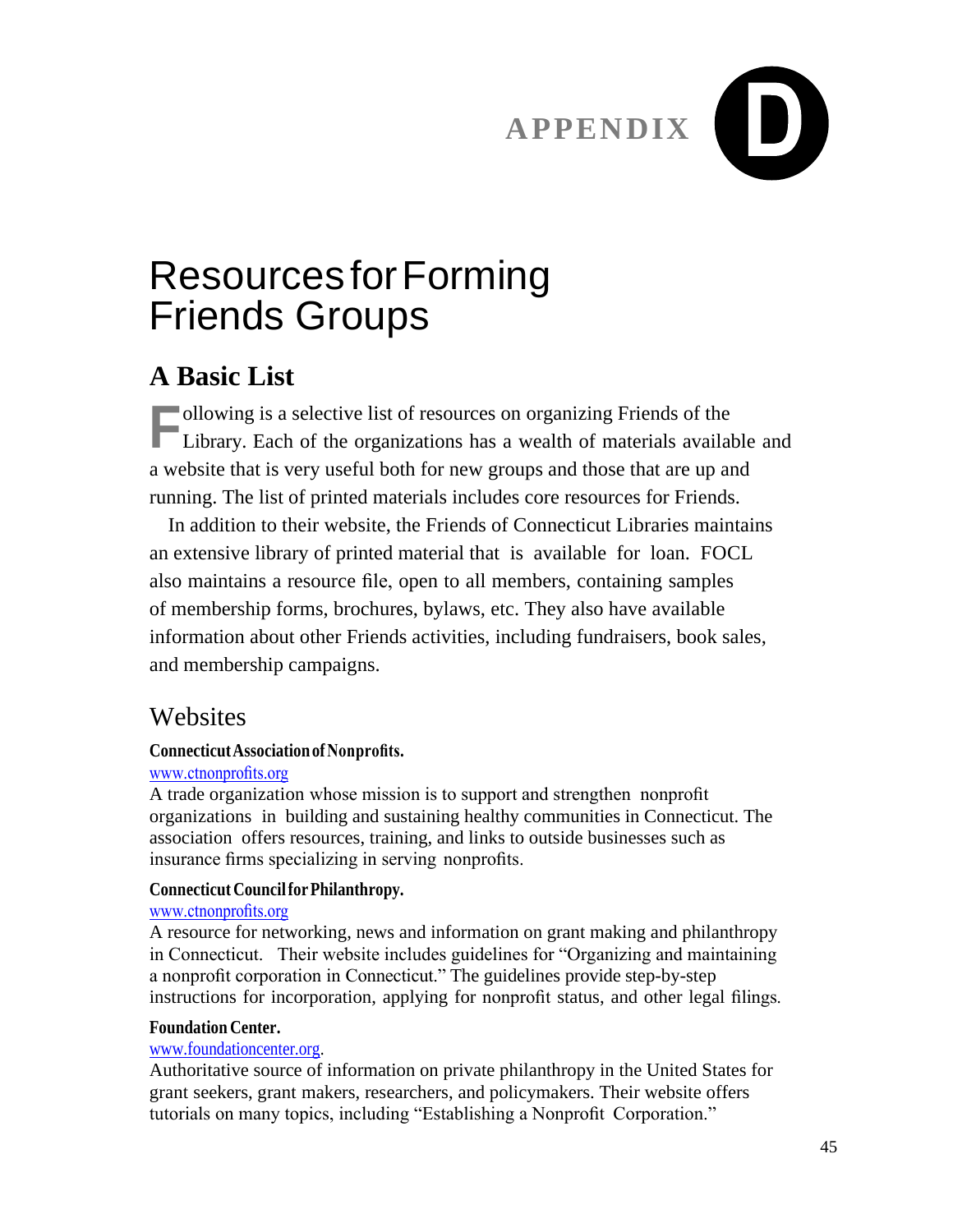#### **Friends of Connecticut Libraries.**

[www.cslib.org/focl.](http://www.cslib.org/focl)

FOCL is the number one resource for Friends groups in Connecticut. (See Chapter 1). FOCL website provides membership information, calendars, information on activities and services, and links to other library resources. Among the features are resources and information on forming and maintaining a local Friends group.